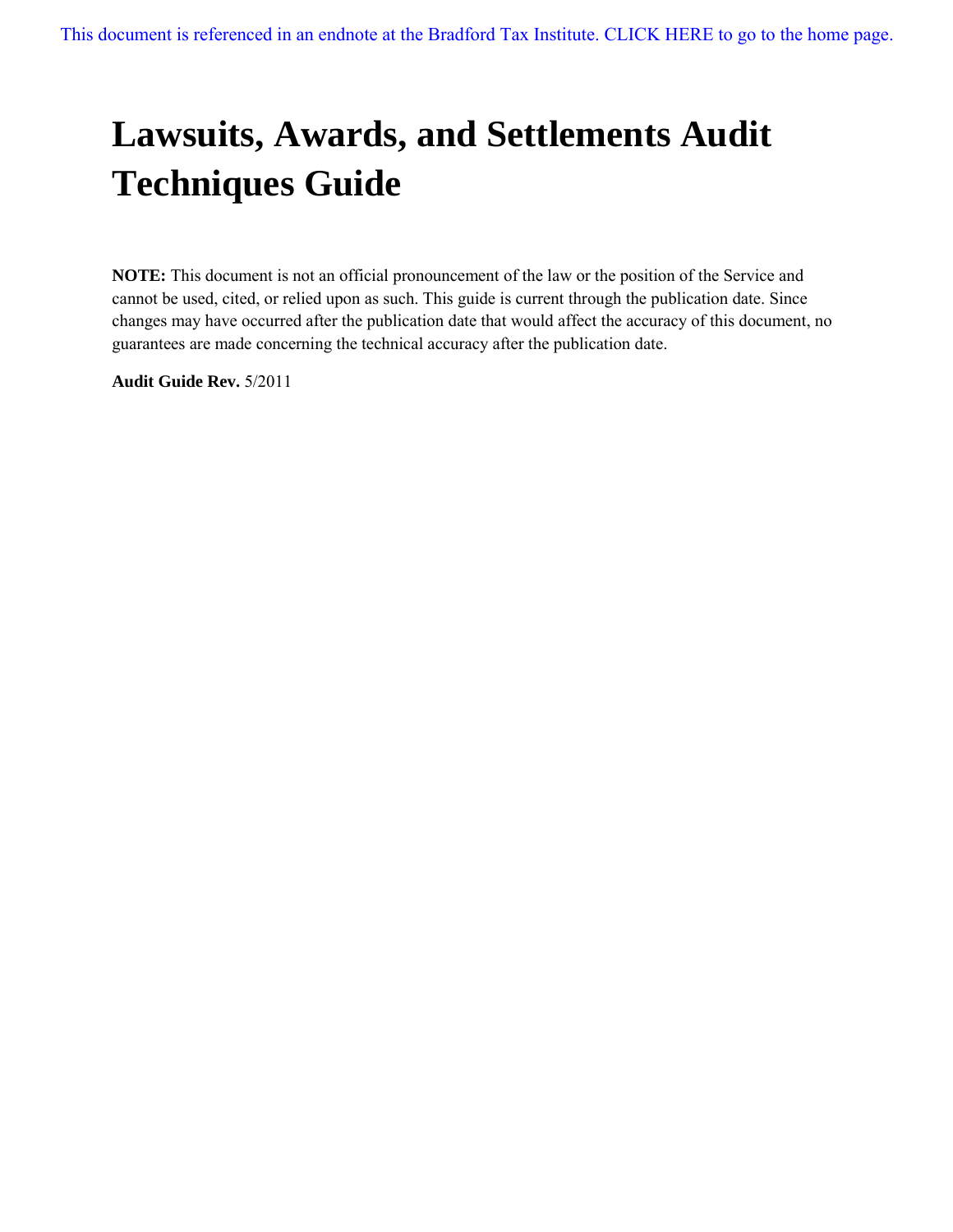## **Contents**

| Determining the Allocation Between Punitive and Compensatory Damages in Personal Physical |  |
|-------------------------------------------------------------------------------------------|--|
|                                                                                           |  |
|                                                                                           |  |
|                                                                                           |  |
|                                                                                           |  |
|                                                                                           |  |
|                                                                                           |  |
|                                                                                           |  |
|                                                                                           |  |
|                                                                                           |  |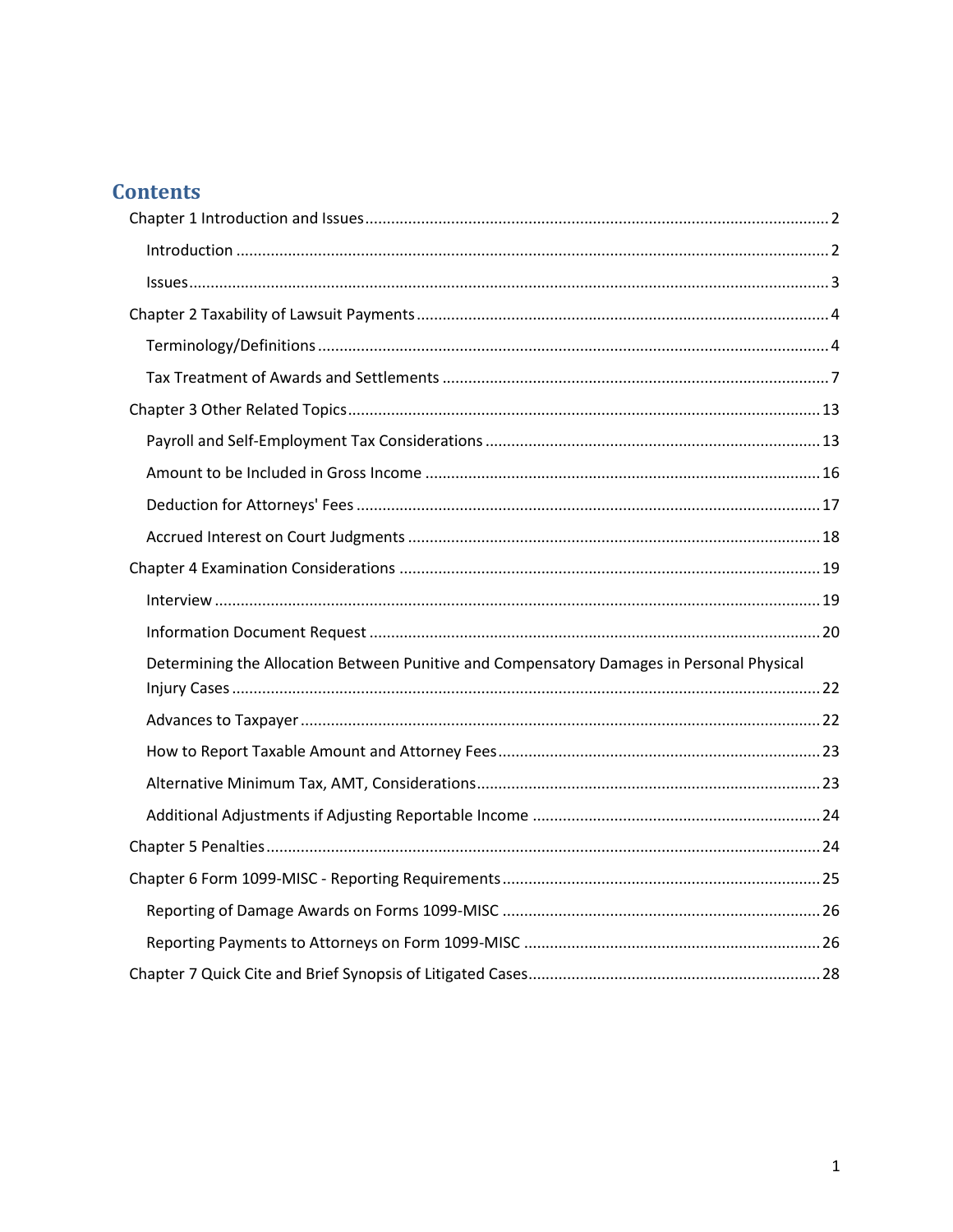## <span id="page-2-0"></span>**Chapter 1 Introduction and Issues**

## <span id="page-2-1"></span>**Introduction**

This guide focuses on the treatment of lawsuit, settlements and awards proceeds received after August 21, 1996, the date of enactment of the Small Business Job Protection Act of 1996 (SBJPA) which revised IRC  $\S$  104(a)(2). Additional research may be warranted for issues involving proceeds received prior to August 21, 1996 or received under a written binding agreement, court decree, or mediation award in effect on (or issued on or before) September 13, 1995.

Because a business entity cannot suffer a personal injury within the meaning of IRC  $\S$  104(a)(2), *P & X Markets, Inc. v. Commissioner,* 106 T.C. 441 (1996), *aff'd in unpublished order*, *P & X Markets, Inc. v. Commissioner,* 139 F. 3d 907 (9th Cir. 1988), this guide applies to recoveries by individuals only.

IRC § 61 states all income from whatever source derived is taxable, unless specifically excluded by another Code section. IRC § 104 is the exclusion from taxable income provision with respect to lawsuits, settlements, and awards.

The 1996 amendment added to IRC  $\S$  104(a)(2) the word physical to the clause "on account of personal physical injuries or physical sickness." Therefore, in order for damages to be excludible from income, the judgment or settlement must be derived from personal physical injuries or physical sickness. Prior to the 1996 amendment, IRC  $\S$  104(a)(2) was extensively litigated with respect to what was personal injuries.

In addition, the 1996 amendment added to the flush language of IRC § 104(a): "For purposes of paragraph (2), emotional distress shall not be treated as a physical injury or physical sickness. The preceding sentence shall not apply to an amount of damages not in excess of the amount paid for medical care ... attributable to emotional distress." Thus, IRC  $\S$  104(a)(2) now provides that, in cases of non-physical injury, such as discrimination, fraud, etc., amounts excludable for emotional distress are limited to actual "out of pocket" medical costs. A footnote in the Conference Committee Report to the 1996 Act states that the term emotional distress includes physical symptoms, such as insomnia, headaches, and stomach disorders, which may result from emotional distress.

The 1996 amendment also clearly provides that punitive damages are not excludible under IRC § 104(a)(2), regardless of whether received in connection with a physical or non-physical injury. However, the 1996 amendment has raised the issue whether punitive damages received in connection with a wrongful death action are excludable from gross income. This question is discussed in detail in a subsequent section.

In certain situations an amount of a lawsuit settlement might be paid to reimburse a taxpayer for losses, and no gain would have to be recognized under IRC § 1001 because the amount paid did not exceed the taxpayer"s basis (return of capital).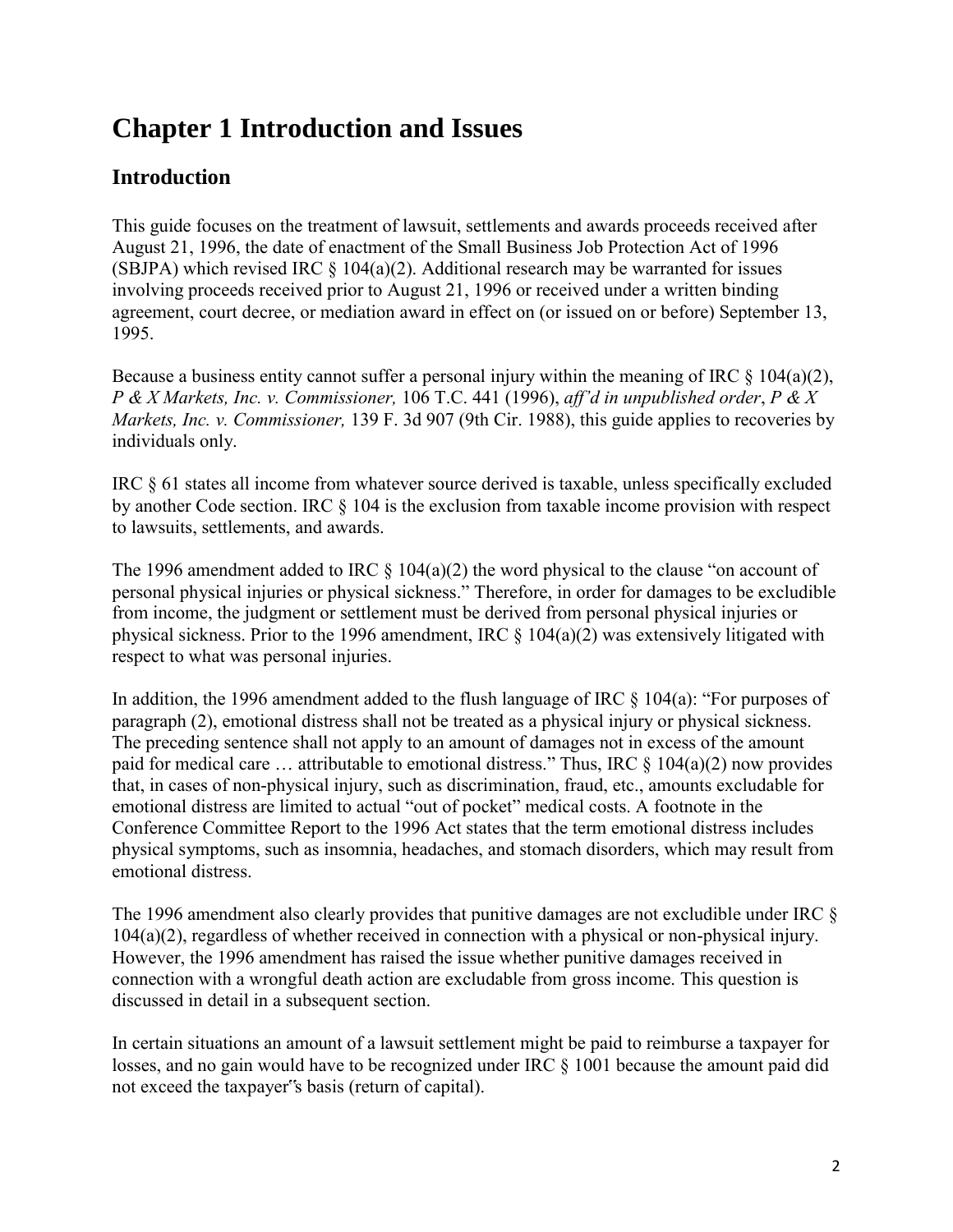This guide will provide suggestions on conducting the examination, detail of issues, explanations of applicable terminology, synopses of several related court cases, etc.

## <span id="page-3-0"></span>**Issues**

The following determinations should be made when reviewing lawsuit verdicts and settlements received after August 20, 1996.

- Determine if any taxable lawsuit, award or settlement proceeds are unreported.
- Determine if proper amounts were allocated between compensatory and punitive damages. This is especially important for out of court settlements. Because many cases are settled to avoid the imposition of punitive damages, it is anticipated that some taxpayers may erroneously allocate amounts between excludable and punitive damages in these cases. This allocation may also have an impact on the deductibility of attorneys" fees and court costs since IRC § 265 expressly denies any deduction for expenses related to tax-exempt income.
- Determine if any of the lawsuit, award or settlement proceeds constituted punitive damages. All punitive damages are taxable whether received in relation to a physical or non-physical injury or sickness. (Caution: See IRC §104(c) exception when applicable State law provides only punitive damages may be awarded in wrongful death actions, i.e., Alabama.)
- Determine if any of the settlement proceeds are designated as interest, and if so, such interest is reported as income.
- Verify that amounts excluded from income were received in a case of *physical* injury or *physical* sickness. Damages for emotional distress on account of physical injuries or sickness are excludable by IRC  $\S$  104(a)(2). However, costs incurred to treat emotional distress, even those due to physical injury, are taxable if they were previously deducted as a medical expense in a prior year.
- Verify the amount of out of pocket expense excluded for emotional distress in nonphysical injury cases (e.g., discrimination, fraud, etc.). Damages for emotional distress in these cases are only excluded to the extent of paid medical expenses.
- Verify that the taxpayer reported taxable amounts at gross rather than reporting them net of legal and other fees paid.
- Determine if allowable legal fees were deducted properly. They should be deducted on Schedule A as miscellaneous itemized deductions, unless the origin of the claim litigated is related to a Schedule C or a capital transaction. **This guide does not address the proper treatment of legal fees paid and deducted in taxable years prior to the year of recovery.**
- Verify that expenses were paid on or after October 24, 2004 in cases involving IRC  $\&$  $62(a)(20)$  (relating to costs involving discrimination suits). For cases involving IRC  $\S$  $62(a)(21)$  (relating to the deductibility of attorney fees paid in connection to a whistleblower"s award), verify the information provided as part of the claim had been provided on or after December 20, 2006. In both instances, verify total deductions have been limited to the amount includible in the taxpayer"s gross income on account of the underlying discrimination suit or whistleblower award. These sections allow above the line deduction of legal costs.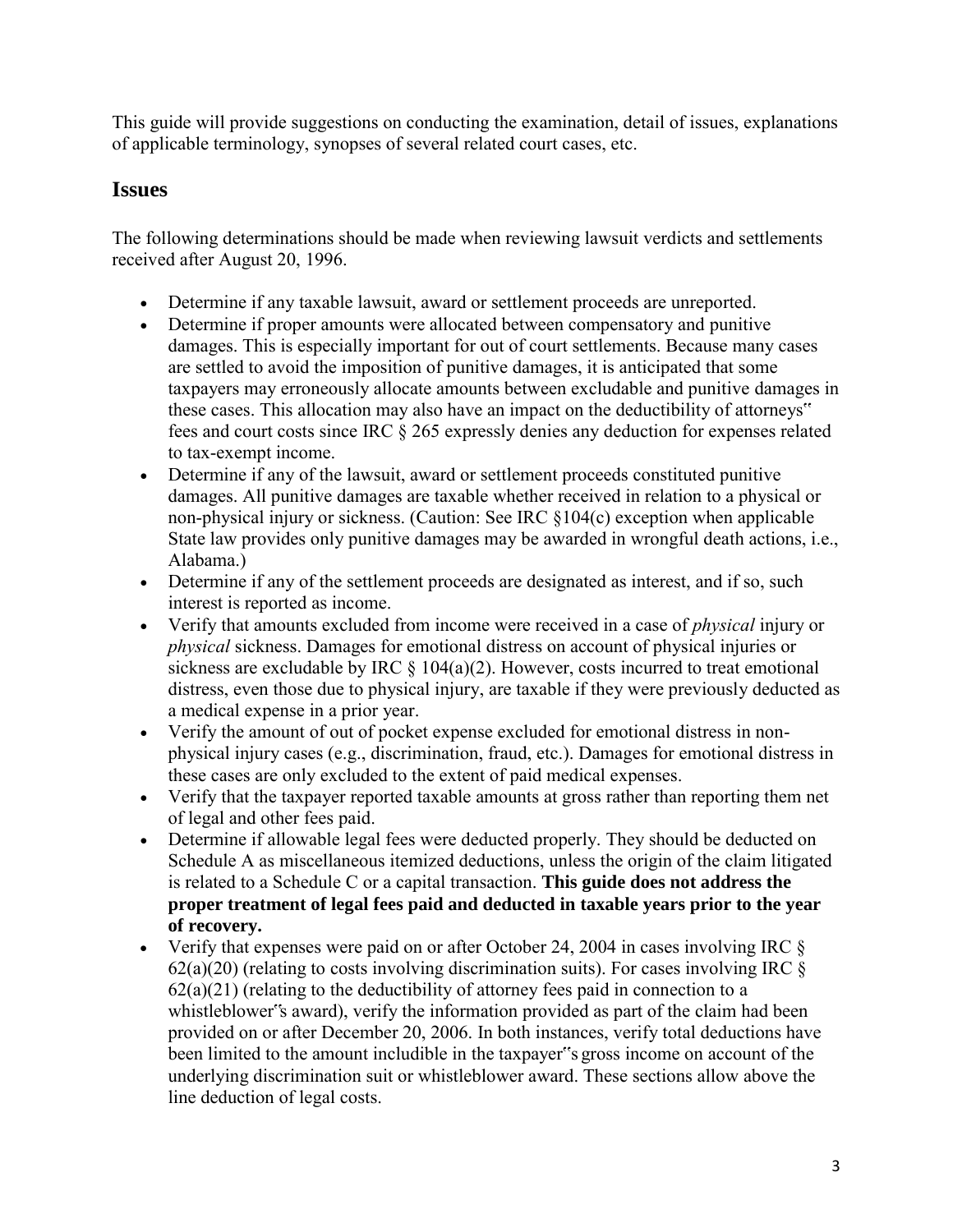- Verify that for a non-corporate taxpayer, legal fees deducted as a Schedule A miscellaneous itemized deduction are not allowed for purposes of computing the alternative minimum tax (AMT).
- Verify that for purposes of the AMT Credit, legal fees that are disallowed for purposes of calculating the AMT do not contribute to the amount of the credit. They are "exclusion" items.

## <span id="page-4-0"></span>**Chapter 2 Taxability of Lawsuit Payments**

General rule relative to taxability of amounts received from lawsuit settlements is IRC §61 that states that all income is taxable from whatever source derived, unless exempted by another section of the Code.

## <span id="page-4-1"></span>**Terminology/Definitions**

## **Types of Claims**

**Tort:** 

- A civil wrong, not involving breach of contract, for which a remedy may be obtained;
- A wrongful act committed by one person against another person or his/her property;
- The breach of a legal duty imposed by law, other than by contract;
- May cause or constitute, but is not necessarily, a personal injury.

A tort award may be received from litigation or settlement of a claim for physical injury or illness, mental pain and suffering, interference with economic relations, and/or property damage.

Example 1

X punches Y, thus committing the tort of battery.

## Example 2

X sets foot on Y"s property, thus committing the tort of trespass, but causing no personal injury.

## **Contractual:**

- Claims based on rights given by contract.
- A remedy provided specifically by the contractual agreement or as interpreted by a court.
- Whether damages based on a contractual claim are taxable usually depends on the underlying claim.

Example 3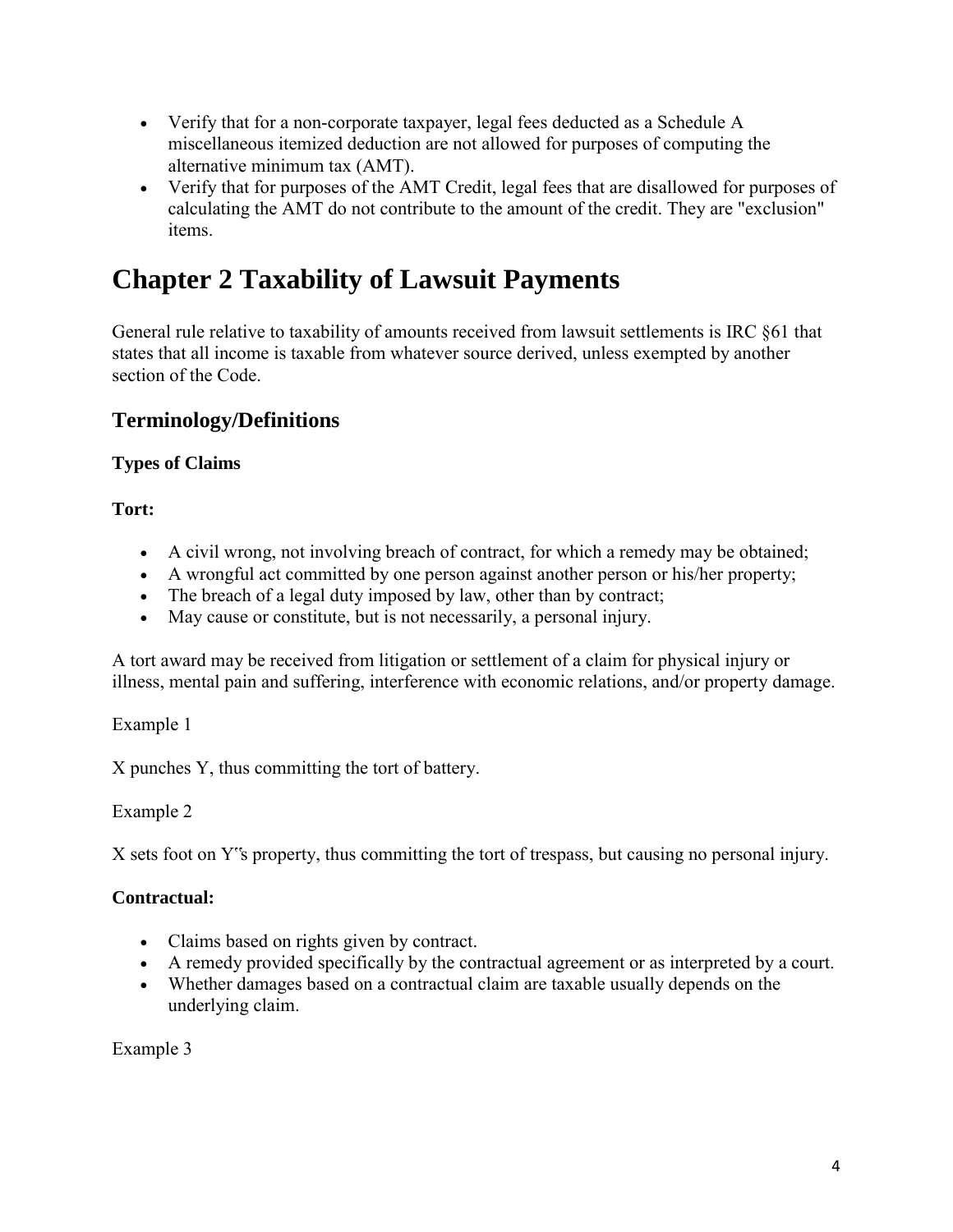X forces Y to leave his employment before the time specified in an employment contract, thereby breaching the contractual agreement.

Example 4

X refuses to pay Y the amount specified in a homebuilding contract, thereby breaching the contractual agreement.

#### **Types of Damages/Awards**

#### **Compensatory**

Damages intended to compensate the taxpayer for a loss, i.e., payment to compensate the injured party for the injury sustained, and nothing more. This loss may be purely economic, for example, arising out of a contract, or personal, for example, sustained by virtue of a physical injury.

Generally speaking, most people view the term "compensatory" to mean "nontaxable." However, the term "compensatory" merely means that the payment compensated the taxpayer for a loss. Thus, determinations of the taxability of lawsuit awards cannot always be made by simply referring to the terminology used, that is, compensatory or punitive; contractual or tort.

For example, not all torts constitute personal injuries. Some torts may involve invasion of property rights, conversion, interference with economic interests, tortious interference with contractual relations, purely personal interests, or defamation. Further, not all compensation payments for personal injuries are received on account of any personal physical injury or illness.

Moreover, damages arising from contractual claims can be taxable, such as those paid for lost wages and benefits, profits, and other forms of business receipts, or non-taxable. For example, X receives an insurance policy to replace one previously purchased that had lapsed due to an insurance agent"s misappropriation of premiums paid.

The facts and circumstances of each lawsuit settlement must be considered to determine the purpose for which the money was received. Then, it can be determined whether these amounts are excludable. A key question is "In lieu of what were the damages awarded?"

Finally, if prior deductions under IRC  $\S$  213 or any other applicable Code section were taken (that is, medical deductions; interest expense, attorney fees, etc.) then pursuant to the Tax Benefit Rule, amounts received for reimbursement of these expenses would be taxable to the extent includible under IRC § 111.

### **Punitive**

Generally, punitive damages are not awarded for simple breach of contract or negligent tort. They are added to any compensatory damages where the defendant acted recklessly, with malice or deceit, or in any other manner that would justify penalizing the wrongdoer or making an example to others.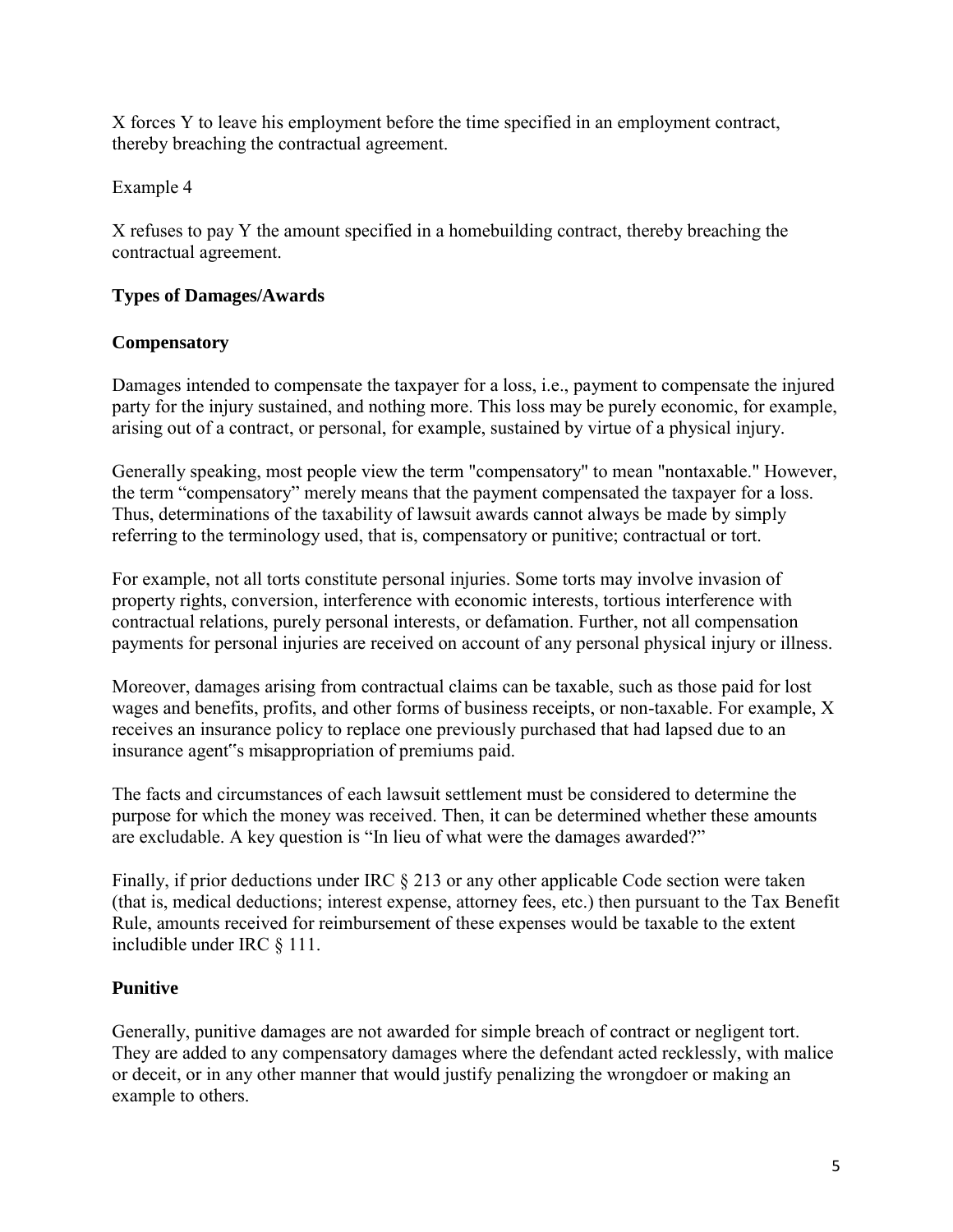Punitive damages are often awarded when the defendant acted

- Knowingly
- Willingly
- Deliberately
- Recklessly
- Fraudulently

Generally**,** punitive damages are taxable, but there are exceptions (See "Wrongful Death" discussed below.)

#### **Resolution of Claims**

Determining the correct allocations among taxable payments and non-taxable payments is usually the most difficult part of an examination. Claims are generally resolved in one of two ways:

### **Jury/Court Verdicts**

If damages have been clearly allocated to an identifiable claim in an adversarial proceeding by judge or jury, the Service will usually not challenge their character because of the impartial and objective nature of the determinations. However, care should be taken where the Court"s decision is simply a ratification of a settlement entered into by the parties. *See Robinson v. Commissioner*, 102 T.C. 116, 122 (1994), *aff'd in part and remanded,* 70 F.3d 34 (5th Cir. 1995) and *Kightlinger v. Commissioner*, T.C. Memo. 1998-357. In *Robinson,* the Court incorporated the parties" allocation of damages in its judgment by reference to their settlement agreement. However, the Service successfully argued that the allocation was not a "bona fide allocation that was reached at arms length." *Robinson,* 102 T.C.at 133. Although both of these cases are pre 1996 Amendment cases, they show how in cases where there was not an impartial and objective determination of the allocation of the award to its components, a reconsideration of the allocation is warranted.

#### **Settlements Out of Court**

Many lawsuits are settled prior to a jury verdict. When damages are received pursuant to a settlement agreement, the nature of the claim that was the actual basis for settlement controls whether such damages are excludable under IRC  $\S$  104(a)(2). These settlements should be closely reviewed, and the underlying facts and circumstances should be carefully determined. The allocation among the various claims of the settlement can be challenged where the facts and circumstances indicate that the allocation does not reflect the economic substance of the settlement. See these pre 1996 Amendment cases to illustrate such reallocations; *Bagley v. Commissioner,* 105 T.C. 396 (1995), *aff'd*, 121 F.3d 393 (8th Cir. 1997); *Robinson v. Commissioner,* 102 T.C 116, 122 (1994), *aff'd in part and remanded,* 70 F.3d 34 (5th Cir. 1995);.*Phoenix Coal Company, Inc. v. Commissioner,* 231 F.2d 420 (2d Cir. 1956).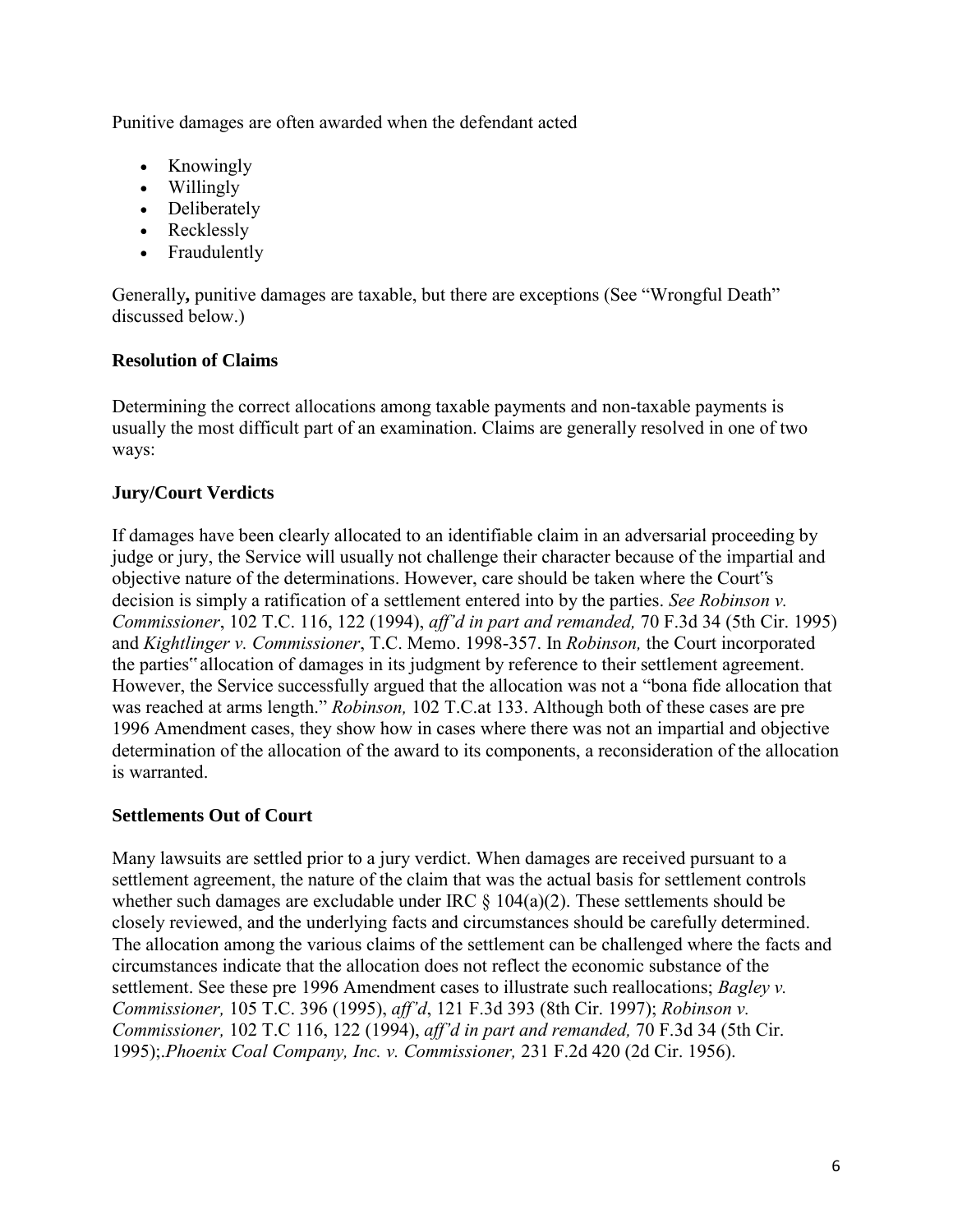The Court in *LeFleur v. Commissioner,* T.C. Memo. 1997-312, a pre 1996 Amendment case, addressed the reallocation issue in a case involving claims for breach of contract, emotional distress (pain and suffering), and punitive damages. In an out-of-court settlement, the parties expressly agreed to allocate \$800,000 of the \$1 million sum to personal injuries, \$200,000 to contract, and none to punitive damages. The taxpayers included the \$200,000 of settlement proceeds allocated to the contract claim in their gross income on Schedule C, and excluded the \$800,000 allocated to the personal injury claim under IRC  $\S$  104(a)(2).

The Service disregarded the terms of the written settlement agreement and reallocated the previously excluded \$800,000 to income. The Tax Court upheld the IRS"s reallocation and referring to the settlement agreement stated, "the allocation did not accurately reflect the realities of the petitioner"s underlying claims." *LeFleur at 9.* In determining the \$800,000 was not excludable under IRC §104(a)(2), the Court stated:

"In light of the facts and circumstances, we conclude that petitioner suffered no injury to his health that could be attributed to the actions of the defendants, and we are not persuaded that such injury was the basis of any payment to him …." *LeFleur at 10.*

For additional information on issues dealing with the allocation or reallocation of settlements, see discussions of "Physical Injury or Sickness" and "Non-Physical Injury or Sickness" below.

## <span id="page-7-0"></span>**Tax Treatment of Awards and Settlements**

Awards and settlements can be divided into two distinct groups. One group includes claims arising from a physical injury and the other group includes those arising from a non-physical injury. The claims from each of the two groups will usually fall into three categories:

- 1. Actual damages resulting from the physical or non-physical injury;
- 2. Emotional distress damages arising from the actual physical or non-physical injury; and
- 3. Punitive damages

### **Physical Injury or Sickness**

#### **Physical**

Prior to August 21, 1996, IRC  $\S$  104(a)(2) did not contain the word "physical" with regard to personal injuries or sickness. Consequently, many taxpayers were allowed to exclude from income amounts received on account of personal *non-physical* injuries and sickness while others erroneously failed to report as income almost all types of awards/settlements under IRC §  $104(a)(2)$ .

In 1996, IRC  $\S 104(a)(2)$  was amended to exclude from gross income "the amount of any damages (other than punitive damages) received (whether by suit or agreement and whether as lump sums or as periodic payments) on account of personal physical injuries or physical sickness." IRC  $\S$  104(a)(2). However, the limitation to personal physical injuries or physical sickness contained in the 1996 amendment does not apply to any amounts received under a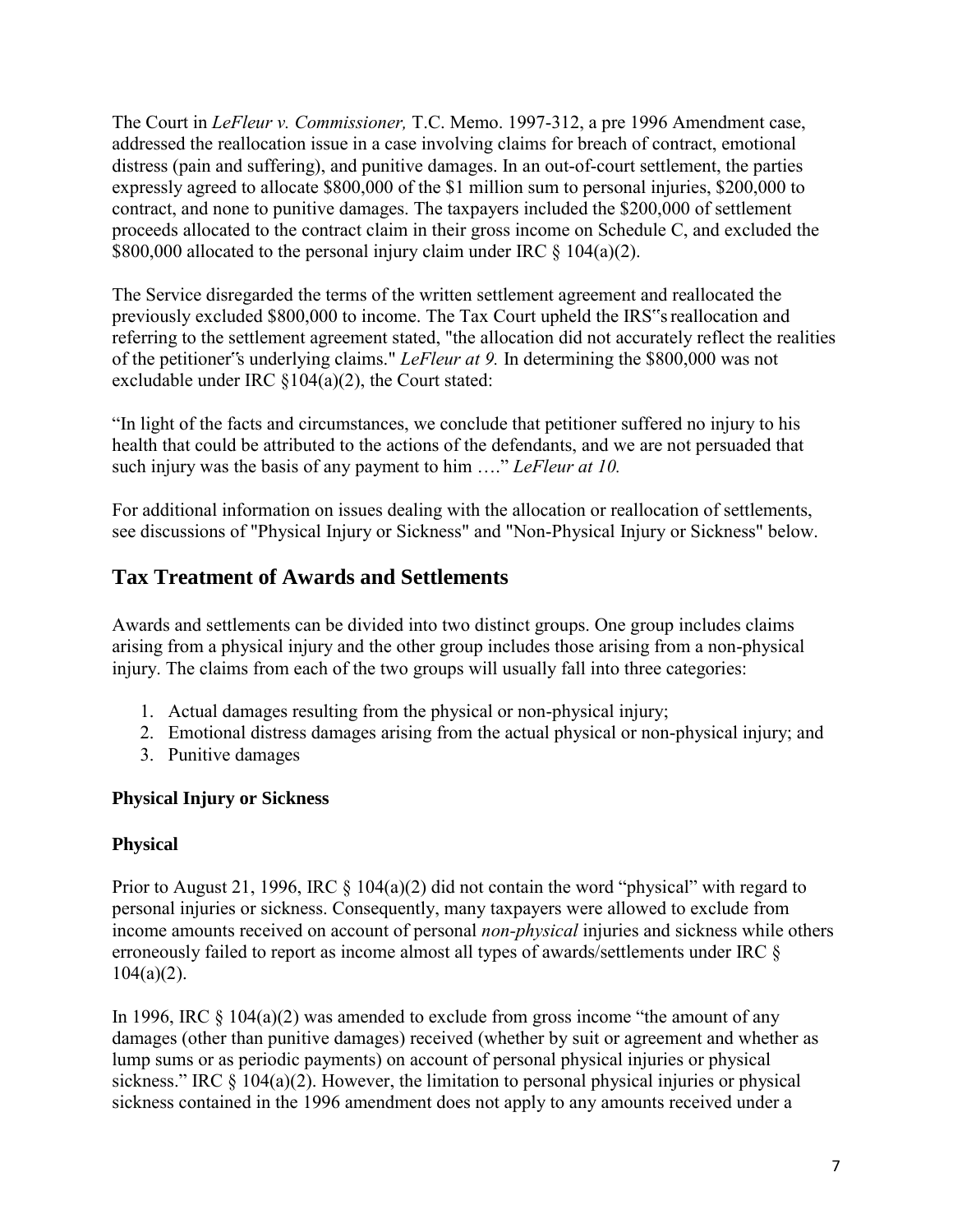written binding agreement, court decree, or mediation award in effect on (or issued on or before) September 13, 1995. Pub. L. 104-188, Title I, Sec. 1605(a).

The Service has consistently held that compensatory damages, including lost wages, received on account of a personal physical injury are excludable from gross income with the exception of punitive damages. Rev. Rul. 85-97, 1985-2 C.B. 50, *amplifying* Rev. Rul. 61-1; *see also Commissioner v. Schleier,* 515 U.S. 323, 329-30 (1995), in which the Supreme Court used an example of an automobile accident to illustrate in this employment discrimination case how "on account of" in IRC  $\S$  104(a)(2) is construed. In the example, the Court held medical expenses (not previously deducted), pain and suffering, and lost wages received by an accident victim are excludable from income as "on account of personal injuries." *Schleier,* 515 U.S. at 329. Specifically, the Court stated:

Consideration of a typical recovery in a personal injury case illustrates the usual meaning of "on account of personal injuries." Assume that a taxpayer is in an automobile accident, is injured, and as a result of that injury suffers (a) medical expenses, (b) lost wages, and (c) pain, suffering, and emotional distress that cannot be measured with precision. If the taxpayer settles a resulting lawsuit for \$30,000 (and if the taxpayer has not previously deducted her medical expenses, see § 104(a)), the entire \$30,000 would be excludable under  $\S$  104(a)(2). The medical expenses for injuries arising out of the accident clearly constitute damages received "on account of personal injuries." Similarly, the portion of the settlement intended to compensate for pain and suffering constitutes damages "on account of personal injury." Finally, the recovery for lost wages is also excludable as being "on account of personal injuries," as long as the lost wages resulted from time in which the taxpayer was out of work as a result of her injuries. *See*, *e.g., Threlkeld v. Commissioner,* 87 T.C. 1294, 1300, 1986 WL 22061 (1986) (hypothetical surgeon who loses finger through tortious conduct may exclude any recovery for lost wages because "[t]his injury ... will also undoubtedly cause special damages including loss of future income"), *aff'd*, 848 F.2d 81 (CA6 1988). The critical point this hypothetical illustrates is that each element of the settlement is recoverable not simply because the taxpayer received a tort settlement, but rather because each element of the settlement satisfies the requirement set forth in  $\S$  104(a)(2) (and in all of the other subsections of  $\S$  104(a)) that the damages were received "on account of personal injuries or sickness."

*Schleier,* 515 U.S. at 329-30*.*

The House Committee Report to the 1996 Act (excerpts attached as Appendix A) states:

If an action has its origin in a physical injury or physical sickness, then all damages (other than punitive) that flow therefrom are treated as payments received on account of physical injury or physical sickness whether or not the recipient of the damages is the injured party. For example, damages (other than punitive) received by an individual on account of a claim for loss of consortium due to the physical injury or physical sickness of such individual"s spouse are excludable from gross income.

The phrase "on account of" is of particular importance. Many cases have been litigated where the taxpayer has attempted to exclude from income awards based on emotional distress. Overwhelmingly, courts have held that in order for damage awards to be excluded from gross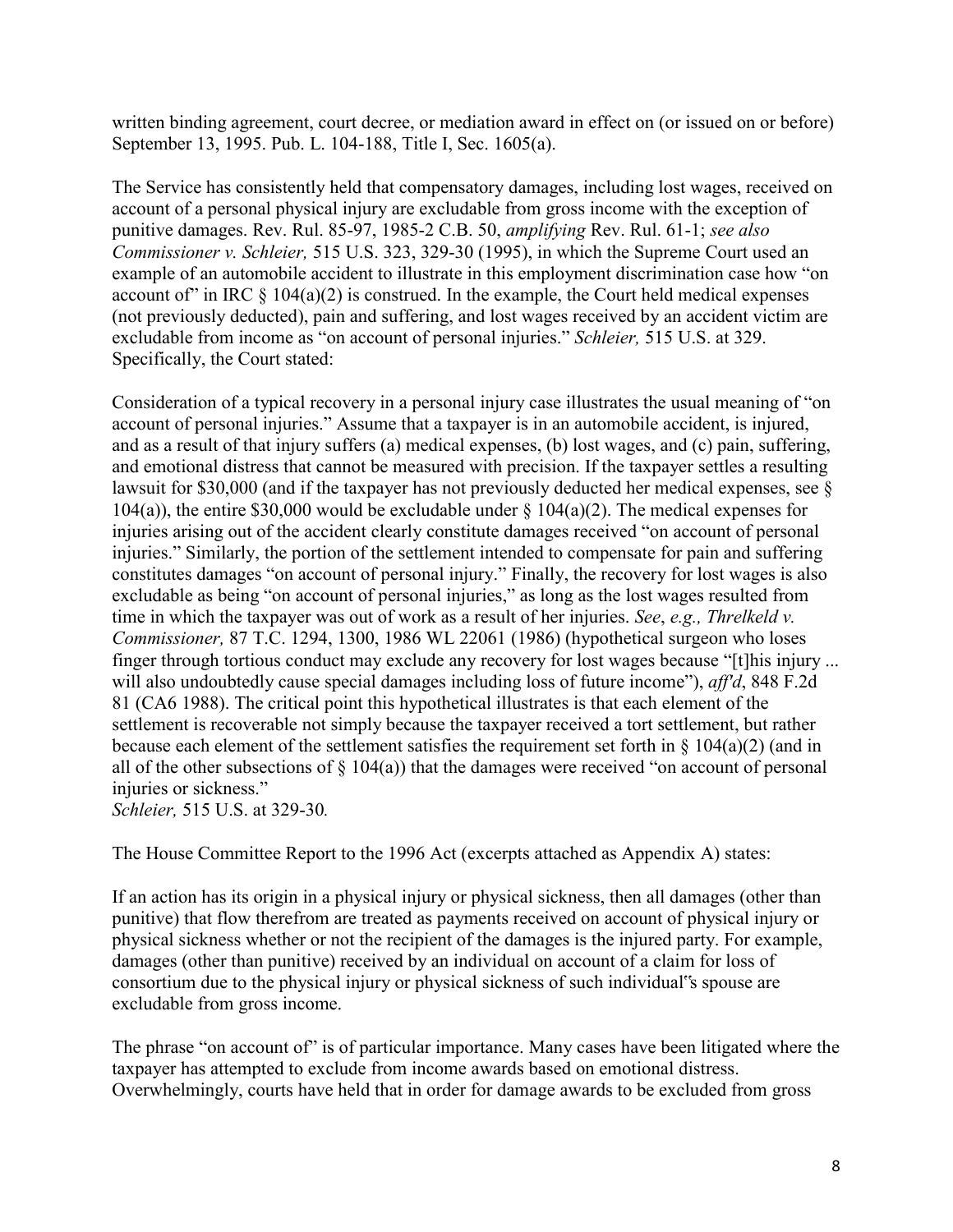income they must have been received on account of personal physical injuries or physical sickness. *Commissioner v. Schleier,* 515 U.S. 323 (1995); *see Murphy v. IRS,* 493 F.3d 170 (2007)(D.C. Circuit sustained the district court"s holding that damages awarded in an administrative action against a former employer under whistleblower environmental statutes, for "mental pain and anguish" and "injury to professional reputation," were outside the Internal Revenue Code's "personal physical injuries or physical sickness" damages exclusion, even though the taxpayer no doubt had suffered from certain physical manifestations of the emotional distress on which the award was based); *Stadnyk v. Commissioner,* T.C. Memo. 2008-289; *Ballmer v. Commissioner,* T.C. Memo. 2007-295, and *Hawkins v. Commissioner,* T.C. Memo. 2007-286.

### **Emotional**

As discussed above under Physical Injury or Sickness, to be excludible, an emotional distress recovery must be on account of (attributed to) personal physical injuries or sickness unless the amount is for reimbursement of actual medical expenses related to emotional distress that was not previously deducted under IRC § 213. The flush language of IRC § 104(a) states, "For purposes of paragraph (2), emotional distress shall not be treated as a physical injury or physical sickness. The preceding sentence shall not apply to an amount of damages not in excess of the amount paid for medical care (described in subparagraph  $(A)$  or  $(B)$  of section  $213(d)(1)$ ) attributable to emotional distress". According to a footnote in the Conference Committee Report to the 1996 SBJPA, Public Law 104 -188, the term "emotional distress" includes physical symptoms, such as insomnia, headaches, and stomach disorders, which may result from such emotional distress.

In *Emerson v. Comr.*, T.C. Memo 2003-82, the Tax Court found that a tort recovery for various claims, including emotional distress, was not excludible under IRC  $\S$  104(a)(2) because the recovery was not received on account of personal physical injuries or physical sickness. Also, in *Witcher v. Comr.*, T.C. Memo 2002-292, the Tax Court held that a tort recovery for various claims, including emotional distress and defamation, was not excludible because it was not received on account of personal physical injuries or physical sickness.

#### **Punitive Damages**

Punitive damages are not excludable from gross income under IRC  $\S$  104(a)(2).

With the enactment of SBJPA, Public Law 104 -188, Section 1605(a) in 1996, Congress made it clear in IRC  $\S$  104(a)(2) that punitive damages are taxable, regardless of the nature of the underlying claim.

IRC  $\S$  104(a)(2) states gross income does not include --

"the amount of any damages (other than punitive) received (whether by suit or agreement and whether as lump sums or as periodic payments) on account of personal physical injuries or physical sickness."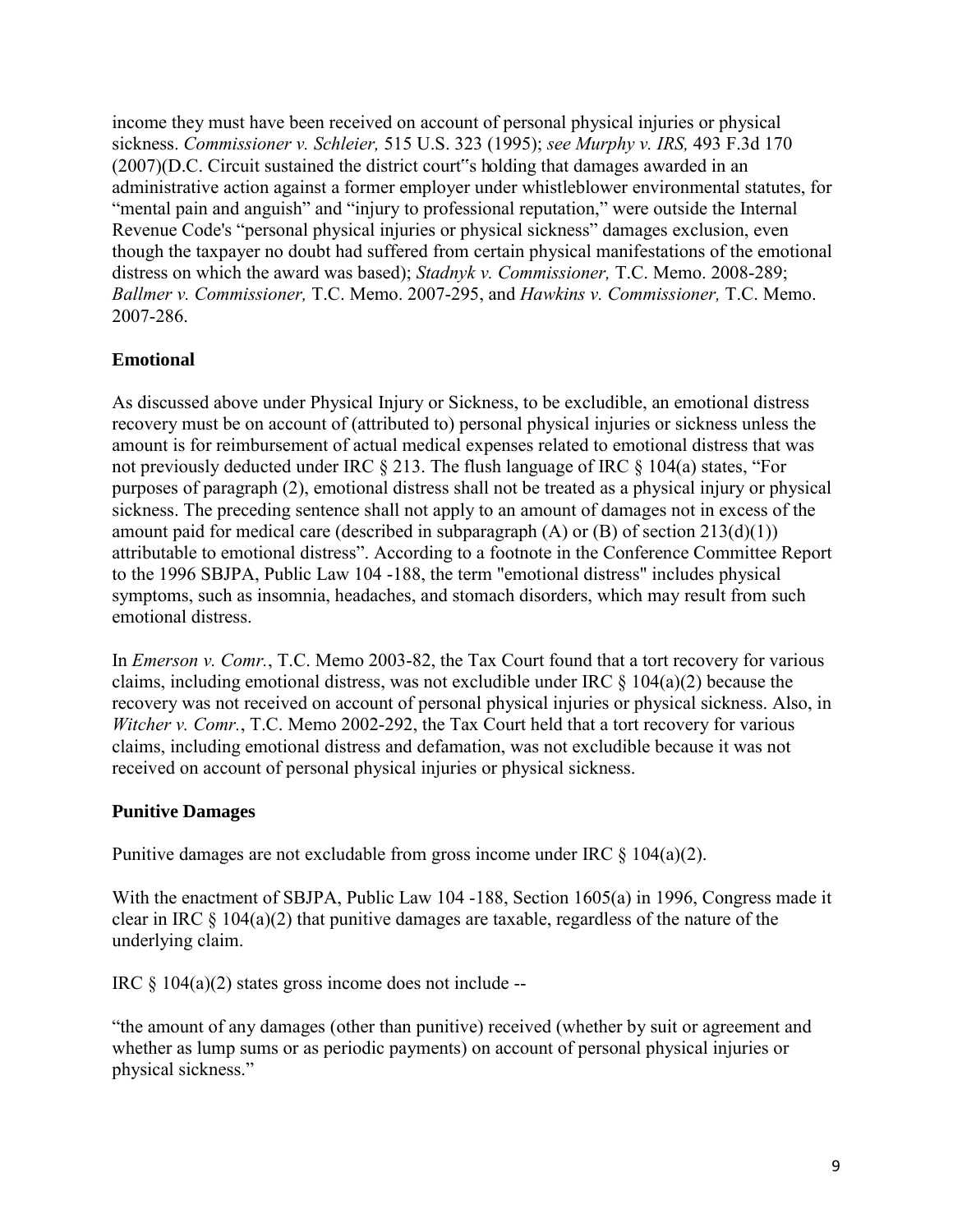While IRC  $\S 104(a)(2)$  clearly indicates punitive damages are taxable, IRC  $\S 104(c)$  provides a limited exception to the treatment of punitive damages awarded in certain civil wrongful death cases. See section entitled "Wrongful Death" discussed below.

In cases settled outside of court that are on account of personal physical injuries or sickness, it is important to review the original claim documents to determine how much, if any, of the settlement amount is actually punitive damages. A reallocation may be needed.

## **Wrongful Death**

Claims for wrongful death usually encompass compensatory damages for physical and mental injury, as well as punitive damages for reckless, malicious, or reprehensible conduct. As a result, both claims may generate settlement amounts. Any amounts determined to be compensatory for the personal physical injuries are excludable from gross income under IRC  $\S$  104(a)(2). Any amounts determined to be punitive are not excludable under IRC  $\S$  104(a)(2). This is true regardless of whether the punitive amounts are received prior or subsequent to the August 20, 1996, amendment. *See O'Gilvie v. United States,* 519 U.S. 79 (1996).

Caution, however, should be used in applying the general rule that punitive damages received in wrongful death case are taxable. Historically, the courts have looked to the state statute under which the wrongful death claim was litigated to determine whether there could be compensatory and/or punitive damages awarded. This search may reveal a state statute which provides only for punitive damages in wrongful death claims. In these cases, IRC § 104(c) allows the exclusion of punitive damages for amounts received after 1996.

IRC § 104(c) provides as follows:

### (c) **Application of prior law in certain cases.**

The phrase "(other than punitive damages)" shall not apply to punitive damages awarded in a civil action -

(1) which is a wrongful death action, and

(2) with respect to which applicable State law (as in effect on September 13, 1995, and without regard to any modification after such date) provides, or has been construed to provide by a court of competent jurisdiction pursuant to a decision issued on or before September 13, 1995, that only punitive damages may be awarded in such an action.

For wrongful death action awards received prior to the enactment of IRC  $\S$  104(c), it is likely those amounts would still be excluded if the award would have qualified under I.R.C. § 104(c). See *Burford v. United States,* 642 F. Supp. 635 (N.D. Ala. 1986)(a wrongful death action essentially is one for personal injuries and therefore excludable by I.R.C.  $\S$  104(a)(2))

In *Benavides v. United States,* 497 F.3d 526 (5th Cir. 2007), the Fifth Circuit Court of Appeals clarified the "applicable State law" provision of IRC  $\S$  104(c)(2) to include only the wrongful death laws of the state. The Court in *Benavides* held IRC § 104(c) does not exclude punitive damages from the gross income of the survivors of a deceased worker when the wrongful death laws of the state in question do not limit recovery to punitive damages, even if some other law of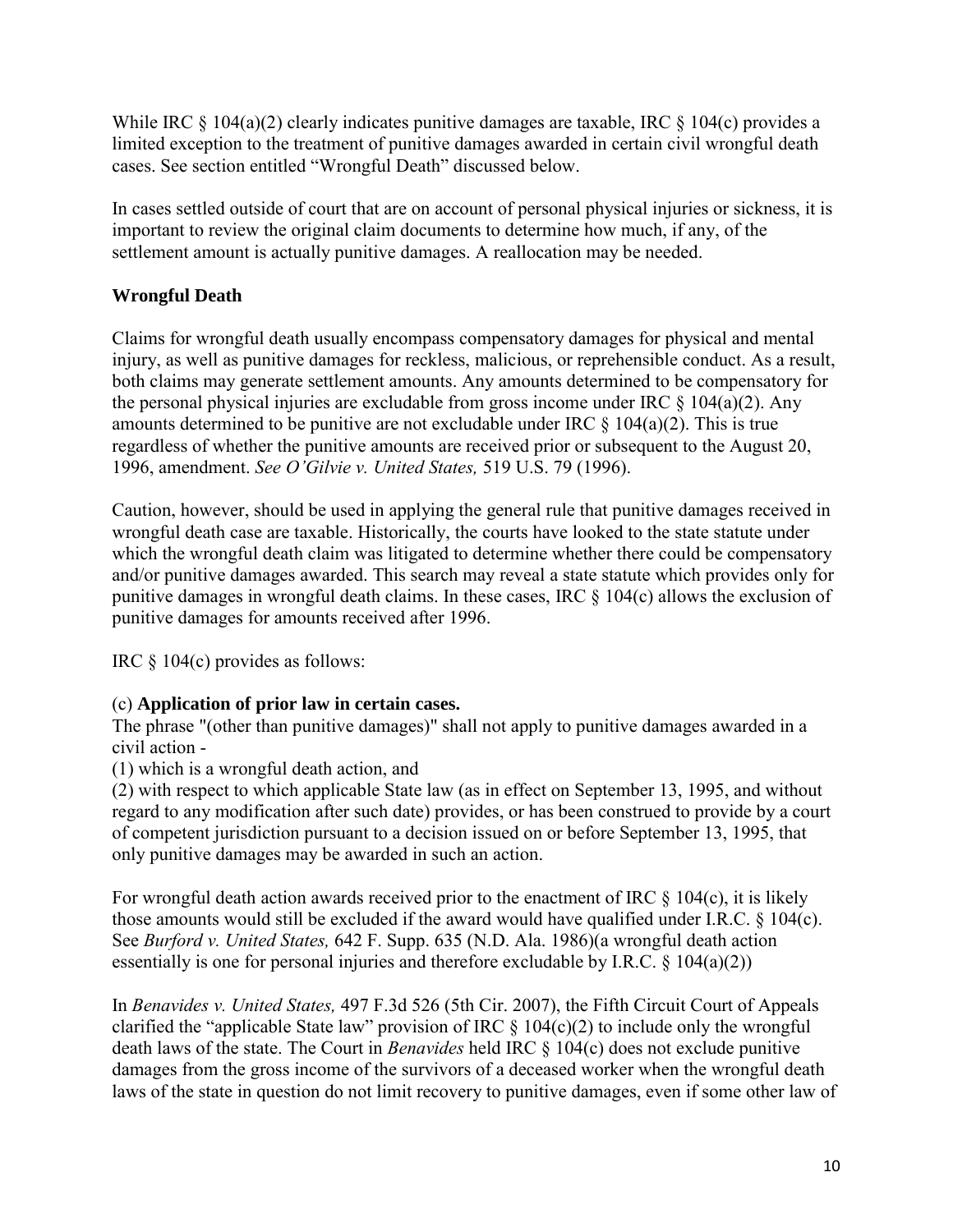the state, such as its Workers' Compensation Act, might restrict some wrongful death recoveries to punitive damages. *Benavides,* 497 F.3d at 531.

Due to the exclusion allowed by IRC  $\S$  104(c), it is necessary to determine if your state"s wrongful death statutes preclude awarding compensatory damages in wrongful death cases. If that is the case, then contact the appropriate Office of Chief Counsel for guidance on Service"s position.

#### **Product Liability**

Product liability cases often include claims for personal physical and mental injury. For example, X brings a claim for personal injury against an auto manufacturer claiming a wreck was caused by a faulty steering column on his car, or Y brings suit against the manufacturer of a contaminated pesticide claiming damage to his ornamental plants, and injury to his nursery and his business reputation.

These type cases will usually involve the various elements relative to compensatory damages for physical and mental injury, discussed above, as well as punitive damages. Proper allocations among the taxable and nontaxable portions received must be determined.

#### **Non-Physical Injury or Sickness**

Prior to the amendment of August 20, 1996, the Service and the courts consistently interpreted IRC § 104(a)(2) as providing an exclusion for damages received in connection with claims of mental and emotional distress which arose from non-physical injuries. Examples of these type cases are employment wrongful discharge, discrimination, libel, etc. Please refer to Chapter 3 section on payroll and self-employment tax considerations for a discussion on FICA, FUTA, RRTA and SECA on back pay, lost wages, lost profits, etc. received in a lawsuit award or settlement.

The August 20, 1996, amendment has plainly resolved this issue on the side of the Government. With the exception of amounts paid to treat emotional distress, damages received after August 20, 1996, are excludable under IRC § 104(a)(2) only if received on account of physical injury or physical sickness*.* Therefore, a taxpayer receiving lawsuit proceeds from a non-physical injury claim cannot exclude any amount for payment to compensate for an intangible emotional distress value. The taxpayer can only exclude an amount for actual out of pocket medical costs. This exclusion would further depend upon whether the taxpayer had previously deducted those medical expenses on his or her tax return. See IRC §§ 111 and 213.

The law change put an end to heavily litigated cases involving an underlying claim on account of non-physical personal injuries even when there was clearly emotional distress injury resulting from the underlying claim cause. Some such areas are briefly described as follows:

#### **Employment-Related**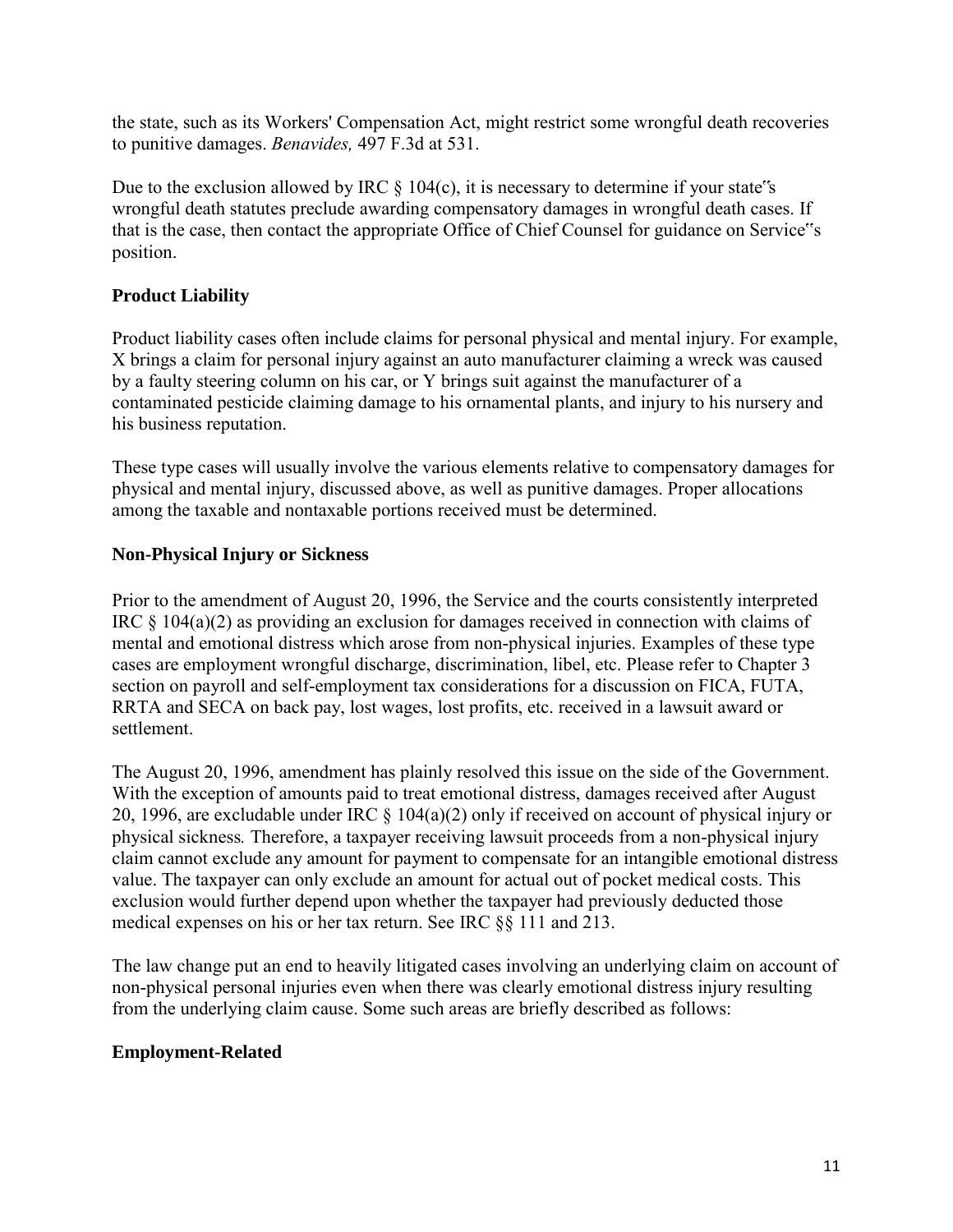Employment-related lawsuits may arise from wrongful discharge or failure to honor contract obligations. Damages received to compensate for economic loss, for example, lost wages, business income, and benefits, are not excludable from gross income unless a personal physical injury caused such loss

The taxpayer can exclude under IRC  $\S$  104(a)(2) only an amount of damages for actual out of pocket medical costs paid to treat any emotional distress if those medical costs had not been deducted on his or her tax return. See IRC §§ 111 and 213.

#### **Discrimination Suits (Employment-Related)**

Discrimination suits usually are brought alleging infringements in the areas of age, race, gender, religion or disability. These types of cases can generate compensatory, contractual and punitive awards, none of which are excludable under IRC  $\S$  104(a)(2).

Revenue Ruling 96-65, 1996-2 C.B. 6 holds:

Current section 104(a)(2) - (after August 20, 1996). Back pay received in satisfaction of a claim for denial of a promotion due to disparate treatment employment discrimination under Title VII is not excludable from gross income under section  $104(a)(2)$  because it is completely independent of, and thus is not damages received on account of, personal physical injuries or physical sickness under that section. Similarly, amounts received for emotional distress in satisfaction of such a claim are not excludable from gross income under section 104(a)(2), except to the extent they are damages paid for medical care (as described in section 213(d)(1)(A) or (B)) attributable to emotional distress.

Rev. Rul. 96-65 provides that the entire amount received for emotional distress prior to the 1996 amendment to I.R.C.  $\S$  104(a)(2) is still excludable because they "are received "on account of personal injuries o[r] sickness."

Pursuant to the authority contained in IRC § 7805(b), Rev. Rul. 96-65 does not apply adversely to damages received under any provision of law providing tort or tort-type remedies for employment discrimination for race, color, religion, gender, national origin, or other similar classifications, if the damages are received (1) on or before June 14, 1995, the date that *Schleier* was decided by the Supreme Court, or (2) pursuant to a written binding agreement, court decree, or mediation award in effect on (or issued on or before) June 14, 1995.

Rev. Rul. 96-65 also contains information concerning its effect on other rulings and references to treatment of amounts as wages and compensation. Rev. Rul. 96-65 should be consulted for guidance in certain employment discrimination cases. The provisions of Rev. Rul. 96-65 apply to proceeds received for employment discrimination that is also prohibited by certain state and local laws. Rev. Rul. 93-88, although made obsolete by Rev. Rul. 96-65, contains a good explanation of various discrimination statutes.

### **Libel (Defamation of Character)**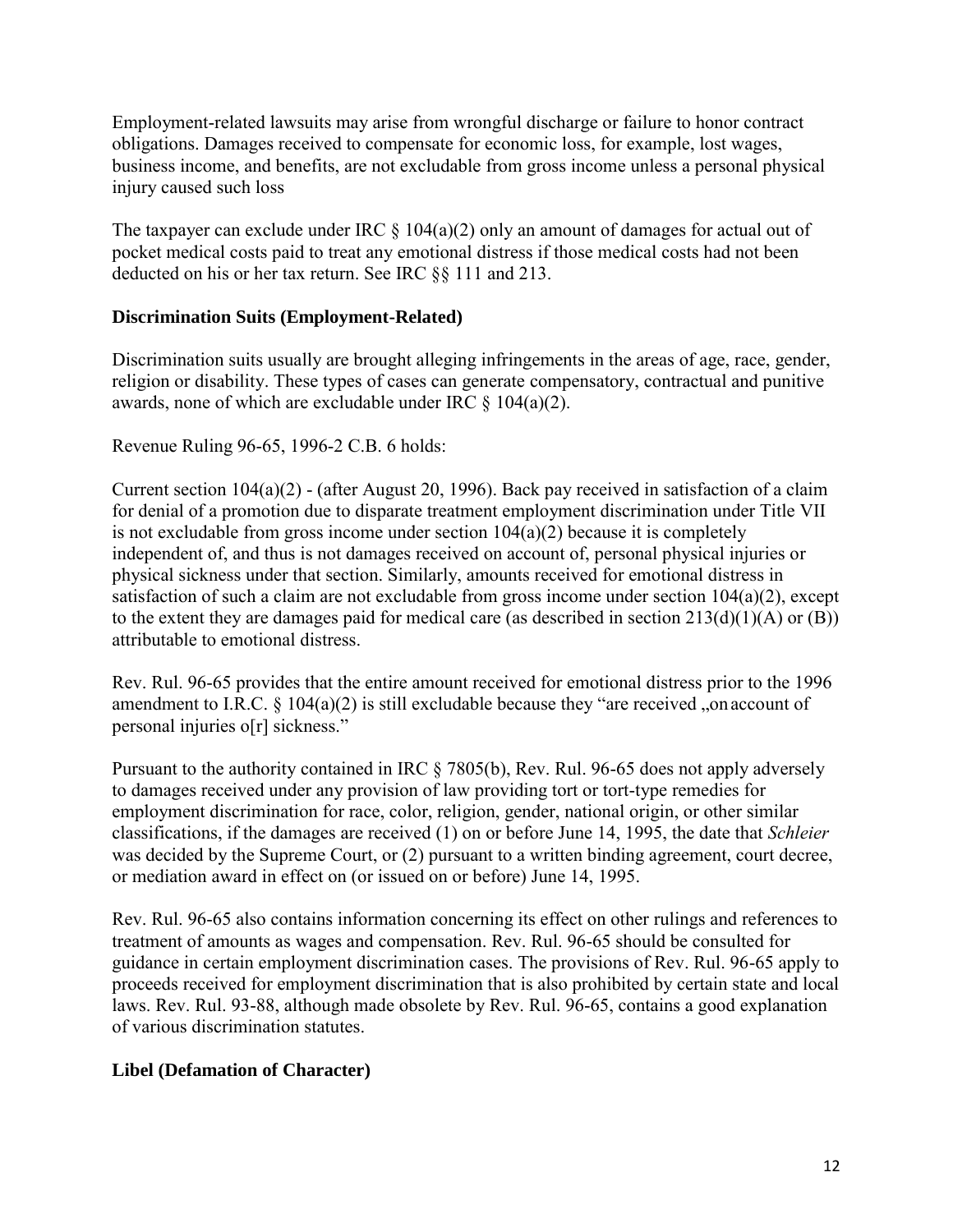Libel (defamation of character) can result in awards resulting from damages to one"s reputation. Because damage to reputation, be it personal or business, is a non-physical injury, only compensation for out of pocket costs to treat emotional distress can be excluded if not previously deducted (IRC §§ 111 and 213). Any other compensatory and punitive damages arising from these cases are taxable. *See Lindsey v. Commissioner,* T.C. Memo 2004-113, *aff'd,* 422 F.3d 684 (8th Cir. 2005).

#### **Other Non-Physical Personal Injury**

Lawsuits against insurance companies, finance companies, etc., for negligence, fraud, breach of contract, etc., can include a variety of claims, and therefore can produce a variety of types of awards/settlements.

Subsequent to August 20, 1996, because these are nonphysical injuries, under IRC  $\S$  104(a)(2), only compensation for out-of-pocket amounts for medical costs incurred to treat any emotional distress claims would be excludable from income if not previously deducted (IRC §§ 111 and 213). All punitive damages received pursuant to these types of claims are taxable.

## <span id="page-13-0"></span>**Chapter 3 Other Related Topics**

## <span id="page-13-1"></span>**Payroll and Self-Employment Tax Considerations**

Questions may arise concerning pursuit of employment taxes on cases involving employmentrelated issues, and self-employment taxes on cases involving payments to self-employed persons related to their trade or business.

The employment taxes that may apply include the taxes imposed under the Federal Insurance Contributions Act (FICA), the Federal Unemployment Tax Act (FUTA), and the Collection of Income Tax at Source on Wages (income tax withholding). If the taxpayer is a railroad employer, the Railroad Retirement Tax Act (RRTA) may apply. FICA taxes, FUTA taxes, and income tax withholding are imposed on "wages" as defined in the Internal Revenue Code. "Wages" is broadly defined as "all remuneration for employment," with certain specific exceptions, for FICA and FUTA purposes (IRC §§ 3121(a) and 3306(b), respectively) and "all remuneration . . . for services performed by an employee for his employer," again with specific exceptions, for income tax withholding purposes (IRC  $\S$  3401(a)).

In determining the status of settlement payments, keep in mind the broad definitions of "wages." *See Social Security Board v. Nierotko,* 327 U.S. 358 (1946); *see also Hemelt v. United States,* 122 F.3d 204, 209-11 (4th Cir. 1997).

Be aware that the label placed on settlement payments by the plaintiff and the defendant does not necessarily control the employment tax treatment of such payments. *See* Treas. Reg. §§ 31.3121(a)-1(c), 31.3306(b)-1(c), and 31.3401(a)-1(a)(2) (the name by which remuneration for employment is designated is "immaterial"). Because both parties generally benefit by classifying payments as non-wage payments, the specific portion of a settlement agreement allocating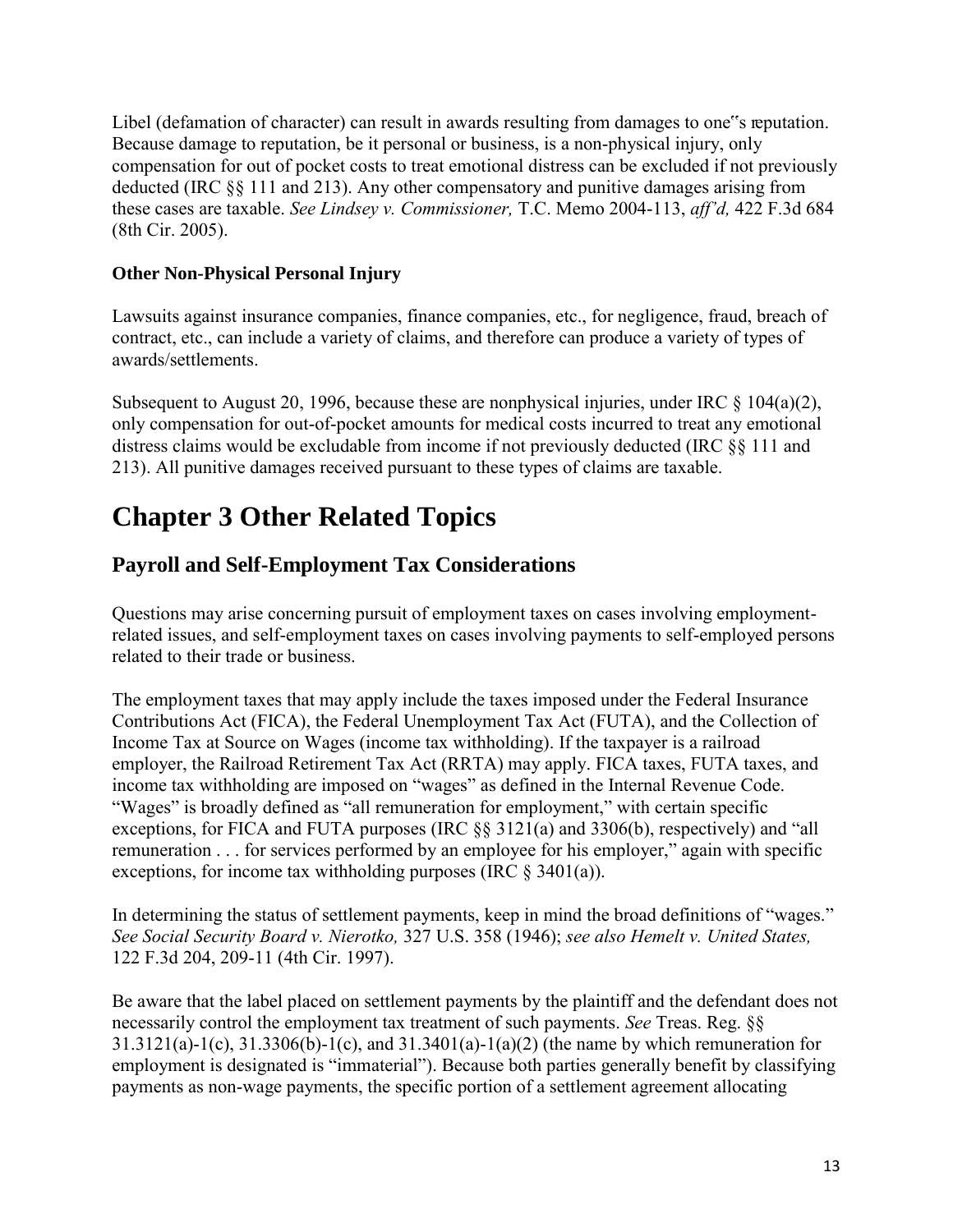payments to non-wage payments is generally not based on an arm"s length negotiation between adverse parties.

An allocation of the settlement that is reasonable and based on the facts and circumstances of the case should generally be accepted by the Service. A statement by the employer that the settlement payment was made merely to settle the case is of little value in determining whether the payment is wages for employment tax purposes. Generally, if no specific allocation of the settlement is made, the status of the payments would be determined by looking at the claims asserted by the plaintiff and the surrounding facts and circumstances, including the basis upon which the settlement proceeds were distributed. There has been a considerable amount of litigation in connection with the employment taxation of settlement payments; therefore, before relying on any particular case, care should be taken to verify that the case accurately reflects the Service"s position.

There is general agreement that to the extent damages are excludable from gross income, they are not subject to employment taxes. Also, there is general agreement among courts that to the extent a settlement payment made by an employer or former employer represents back pay for services by an employee for the employer, such payments are wages for employment tax purposes. Rev. Rul. 96-65.

Back pay paid to an employee or former employee by an employer in a settlement related to a claim under a workers" right statute or civil rights statute for a period during which no services were performed by the employee is also wages for federal employment tax purposes. Typically, back pay is awarded if an employee is illegally terminated by an employer, and, under those circumstances, the back pay relates to a period when no services for the employer were performed by the employee because of the illegal termination. The position that back pay is wages even though it is attributable to a period during which actual services were not performed is based on the Supreme Court"s holding in *Social Security Board v. Nierotko,* 327 U.S. 358 (1946), in which back pay awarded to an illegally terminated employee under the Fair Labor Standards Act (FLSA) was held to be wages for social security benefit purposes.

*Nierotko* has been applied in determining that wages for federal employment tax purposes includes back pay paid under a number of different workers" rights and civil rights statutes (for example, the Back Pay Act, the Age Discrimination in Employment Act (ADEA), and Title VII of the Civil Rights Act of 1964, and various state and local discrimination statutes). *See Tanaka v. Department of Navy,* 788 F.2d 1552, 1553 (Fed. Cir. 1986); *see also Blim v. Western Electric Co.,* 731 F.2d 1473, 1480 n. 2 (10th Cir. 1980); *but see Churchill v. Star Enterprises,* 3 F. Supp. 2d 622, 624-25 (E.D. Pa. 1998). The Court in *Churchill* held that an employer could not withhold FICA or income taxes from damages awarded for a violation of the Family and Medical Leave Act of 1993, 29 U.S.C.A. section 2601 *et seq. ("FMLA")*, because the employee was not performing services for the employer during the period for which the damages were awarded. *Churchill,* 3 F. Supp. at 624. The Court also stated that even if the wages were subject to withholding, the jury verdict did not distinguish between "an amount equal to any denied or lost wages" and "an amount equal to any denied or lost employment benefits," both of which are available damages under the FMLA. *Id.* Accordingly, the court could not determine if withholding was required.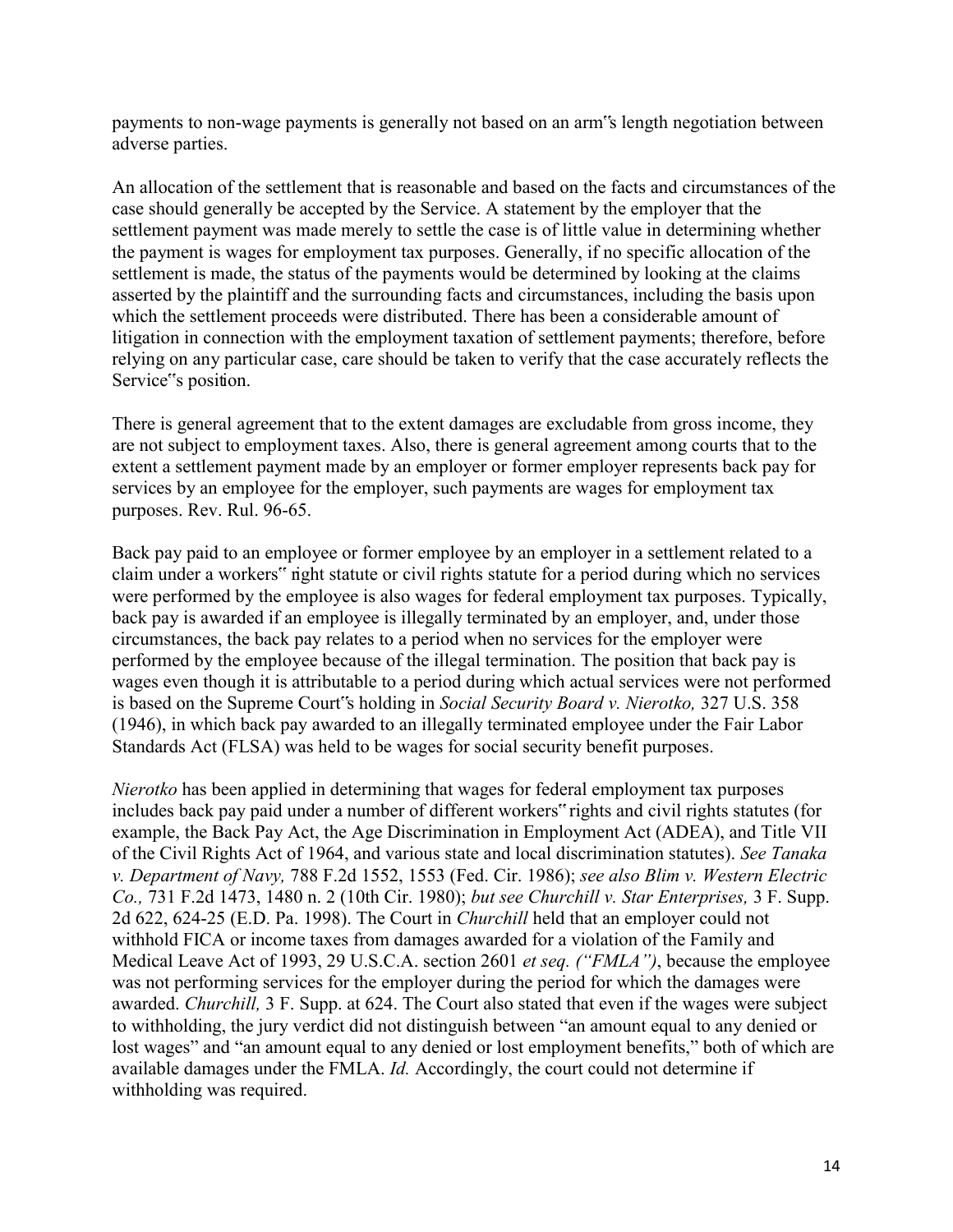Service"s position is that "front pay", which is pay awarded to the employee for future services (that is, generally service from the date of the settlement going forward) the employee would have performed but for the illegal actions of the employer, is also wages for federal employment tax purposes. Some courts have disagreed with this position. However, *Nierotko* supports the Service"s position. In addition, Service"s position is that settlements including cash payments made to employees by employers in lieu of providing benefits under employer plans (for example, paid in lieu of health insurance or qualified pension plan benefits) are also wages for federal employment tax purposes, because no exception from wages applies.

Back pay and front pay are wages subject to employment taxes in the year paid, and are subject to the tax rates and FICA and FUTA wage bases in effect in the year paid. *U.S. v. Cleveland Indians Baseball, Co* 532 U.S. 200 (2001).

There has been much litigation in the area of the employment tax status of settlement agreements, and the Service"s position has not been followed in many cases. For example, the issue of whether certain payments in settlement of a suit for violation of Employee Retirement Income Security Act (ERISA) are subject to income and FICA taxes has been litigated in four circuits. These cases related to a class action brought by former employees of an employer who engaged in a scheme of terminating employees before they qualified for certain pension benefits. Two circuits agreed with the Government"s position that the full amounts of the settlements were includible in income and subject to FICA taxes. *See Hemelt v. United States,* 122 F.3d 204 (4th Cir. 1997); *see also Mayberry v. United States,* 151 F.3d 855 (8th Cir. 1998). However, in *Dotson v. United States,* 87 F.3d 682 (5th Cir. 1996), the Fifth Circuit Court of Appeals held that only the back pay portion of the settlement was wages for FICA tax purposes. In *Gerbec v. United States,* 164 F.3d 1015 (6th Cir. 1999), the Court of Appeals for the Sixth Circuit held that only the portions of the settlement representing back pay and the front pay not attributable to personal injury were subject to FICA taxes. In looking at these four cases, be aware that the income tax result does not reflect the 1996 amendment to IRC  $\S$  104(a)(2) and that the income and FICA tax results in the cases the Government lost do not reflect *Mertens v. HewittAssociates,* 508 U.S. 248 (1993), a Supreme Court case which provides that tort damages are not available for ERISA violations.

In addition, the Service"s position is that back wages and front pay paid to individuals who are not hired as employees because of violation of workers" rights or civil rights statutes are wages for federal employment tax purposes. *See* Rev. Rul. 78-176 , which bases its holding on *Nierotko*. However, the position of this revenue ruling was rejected in *Newhouse v. McCormick & Co.,* 157 F.3d 582 (8th Cir. 1998).

As a general rule, dismissal pay, severance pay, or other payments for involuntary termination of employment are wages for federal employment tax purposes. *See* Rev. Rul. 90-72; Rev. Rul. 73- 166; *see also Abrahamsen v. United States,* 44 Fed. Cl. 260 (1999), *aff'd*, 228 F.3d 1360 (Fed. Cir. 2000). In *Abrahamsen*, approximately 2,600 former employees of IBM sought refunds of income and FICA taxes on the basis that payments received under certain resource reduction programs were excludable from gross income as personal injury damages under the pre-1996 law and consequently were not wages. Noting that none of the plaintiffs instituted a claim against IBM before executing releases and receiving the payments, the court doubted that they satisfied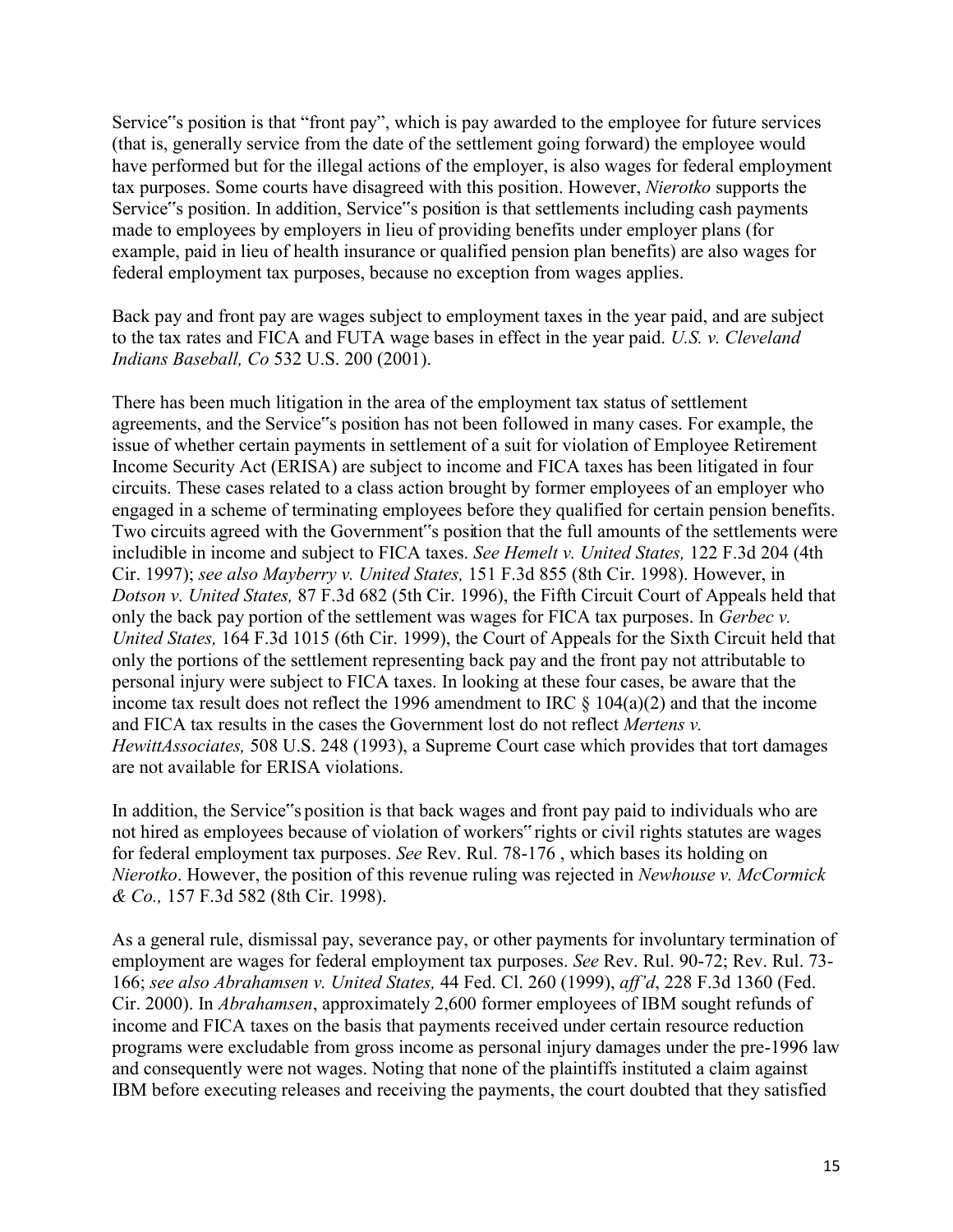*Schleier's* first test for exclusion. Even if they did satisfy that test, the court concluded that the plaintiffs failed to satisfy the second test that the payments were received "on account of personal injuries." On the FICA issue, the court reasoned that because the payments were linked to salary and length of tenure, the payments were consistent with the notion of wages. In *CSX v. U.S.,* 518 F.3d 1328 (Fed. Cir. 2008), various types of severance pay arrangements were all ruled wages for federal employment tax purposes.

There are a number of exceptions to wages that may apply in settlement cases. For example, legally designated interest and attorney fees may be excepted from wages. Rev. Rul. 80-364.

"Liquidated damages" awarded under a Fair Labor Standards Act of 1938 (FLSA) settlement are not wages for federal employment tax purposes. Rev. Rul. 72-268. Under the FLSA, workers are entitled to such liquidated damages absent an employer"s showing of a good faith defense "Liquidated damages" under the ADEA are similar but payable only in cases of willful violations. Generally, bona fide damages in settlement of tort claims for personal physical injury that were excludable from gross income under IRC  $\S$  104(a)(2) do not constitute wages for federal employment tax purposes.

In the case of a lawsuit settlement paid by an employer to an employee or former employee, caution should be exercised in determining the existence of any employment tax issues.

In contrast to the broad definition of wages for federal employment tax purposes set forth in *Nierotko* and other cases, many more recent cases have adopted narrow interpretations of what constitutes "self-employment income" for self-employment tax purposes. *See* IRC § 1402 (a) and (b). Under the test adopted by many courts, to be included in self-employment income for selfemployment tax purposes, "any income must arise from some actual (whether present, past, or future) income-producing activity of the taxpayer." *Newberry v. Commissioner,* 76 T.C. 441 (1981)(business interruption insurance payments paid to a self-employed individual during the period his store was shut down because of a fire were held not to be self-employment income); *see also Jackson v. Commissioner,* 108 T.C. 130 (1997)(certain termination payments made to a retiring insurance agent were held not to be includible in self-employment income); *but see* Rev. Rul. 91-19(Service sets forth a slightly different test for inclusion in self-employment income).

Thus, before classifying settlement payments as subject to self-employment tax, care should be taken in determining that the payments can be attributed to the carrying on of a trade or business by the self-employed person.

## <span id="page-16-0"></span>**Amount to be Included in Gross Income**

In all cases, including those involving contingent fee arrangements, the gross award/settlement, without diminution for attorneys" fees or costs, should be included in the taxpayer's income. This treatment is in accord with IRC § 61 and the long established principle, "the fruit of the tree" theory, that income is taxable to the person who earns it and it cannot be assigned to someone else.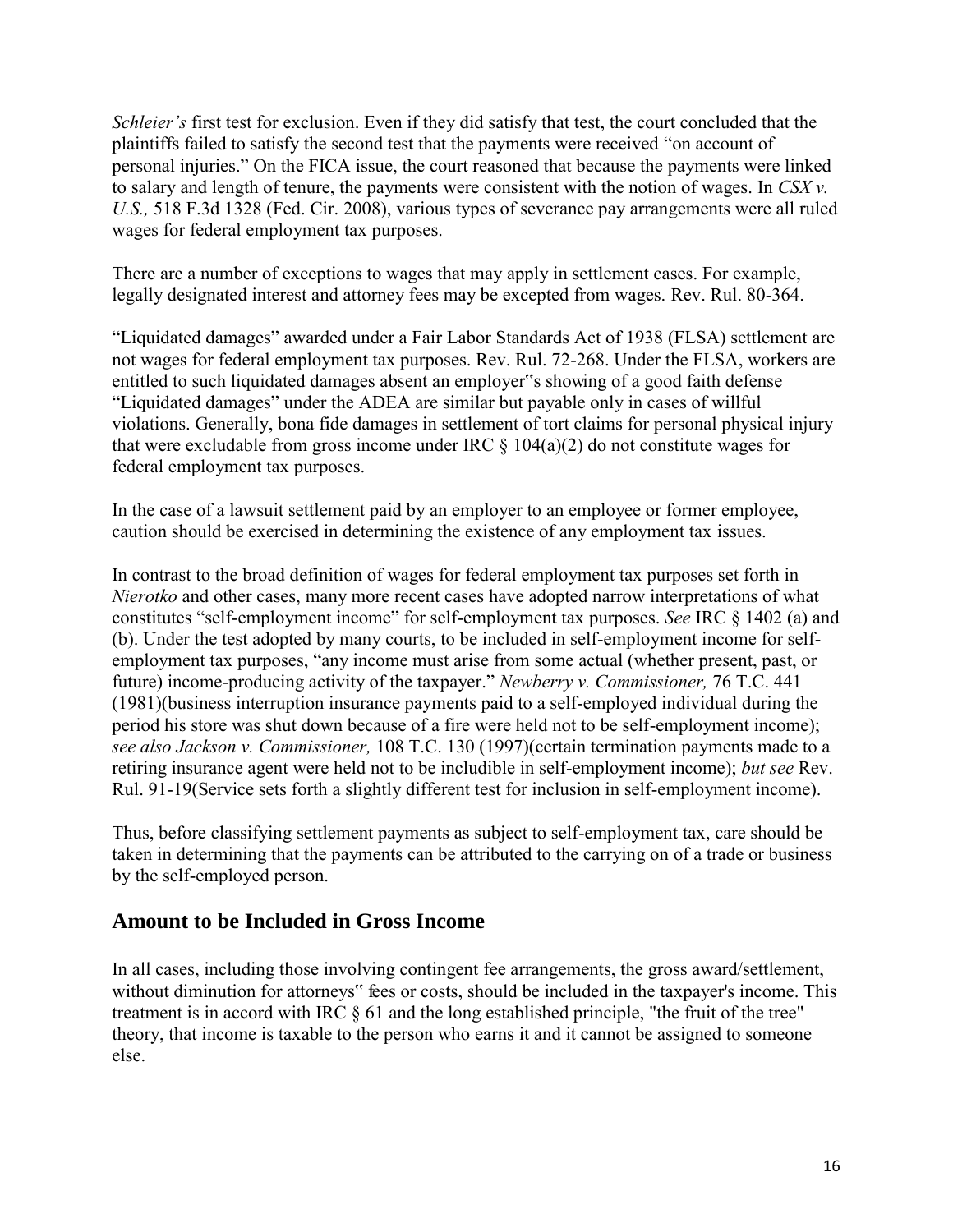Taxing the gross amount from lawsuit proceeds has been often litigated and has historically been upheld in Tax Court, as well as various circuit jurisdictions. The issue was finally settled in *Commissioner v. Banks,* 543 U.S. 426 (2005). In this consolidated Supreme Court case, the Court held that attorney fees, including those paid directly to the litigant's attorney on a contingent fee basis, are fully includible in the gross income of the litigant. *Banks,* 543 U.S. at 430.

Prior to *Banks,* some courts, including those from Alabama, Michigan, and Texas, deferred to state law in determining whether attorney fees were includible in the litigant"s gross income. *See Cotnam v. Commissioner,* 28 T.C. 947 (1957), a*ff'd in part, rev'd in part,* 263 F.2d 119 (5th Cir. 1959) (attorneys" fees paid directly to the attorney from the judgment under a contingency fee arrangement were not includible in the taxpayer"s gross income because under Alabama law, attorneys had the same rights as their clients and that taxpayers could never have received the portion paid as attorneys" fees). *Banks*, however, resolved this issue by stating, "the attorney is an agent who is duty bound to act only in the interests of the principal, and so it is appropriate to treat the full amount of the recovery as income to the principal. . . . This rule applies whether or not the attorney-client contract or state law confers any special rights or protections on the attorney, so long as these protections do not alter the fundamental principal-agent character of the relationship." *Banks,* 543 U.S. at 436-37.

## <span id="page-17-0"></span>**Deduction for Attorneys' Fees**

Generally, individuals, as cash basis taxpayers, may deduct attorneys" fees in the year they are paid, assuming the attorneys" fees otherwise qualify as deductible. In the majority of such cases, the attorneys" fees are paid pursuant to a contingent fee arrangement once damages have been recovered. Where the ultimate recovery is excludable from gross income, either in whole or in part, the payment of contingent attorneys" fees allocable to exempt income are not deductible. IRC § 265(a)(1). The question of the timing and deductibility of attorneys" fees paid prior to resolution of the lawsuit on a noncontingent fee basis requires additional analysis that is not practical to provide in this guide. Examiners should consult with the appropriate Technical Advisor.

Numerous sections of the Code govern the deduction of attorney"s fees. The most relevant of which are IRC sections 62(a)(relating to the definition of adjusted gross income), 162 (relating to trade or business expenses), 212 (relating to expenses for production of income), 262 (relating to the non-deductibility of personal, living, and family expenses), and 263 (relating to capital expenditures). Generally, one must look to the underlying lawsuit to determine which Code section applies. Except in rare cases, such as a compensatory recovery of self-employment income (for example, commissions that are reported on Schedule C) or recovery of capital gain income, legal fees will be a Schedule A miscellaneous itemized deduction, subject to the 2 percent floor and AMT. (This, of course, assumes that the lawsuit proceeds have been taxed at gross in the taxpayer"s income.) Nevertheless, the Tax Court has ruled adversely to the Commissioner that a self-employed individual could deduct legal fees allocable to the recovery of punitive damages on Schedule C, rather than as a miscellaneous itemized deduction on Schedule A. *Guill v Commissioner,* 112 T.C. 325 (1999) (court held that the punitive damages recovered by the taxpayer were Schedule C income).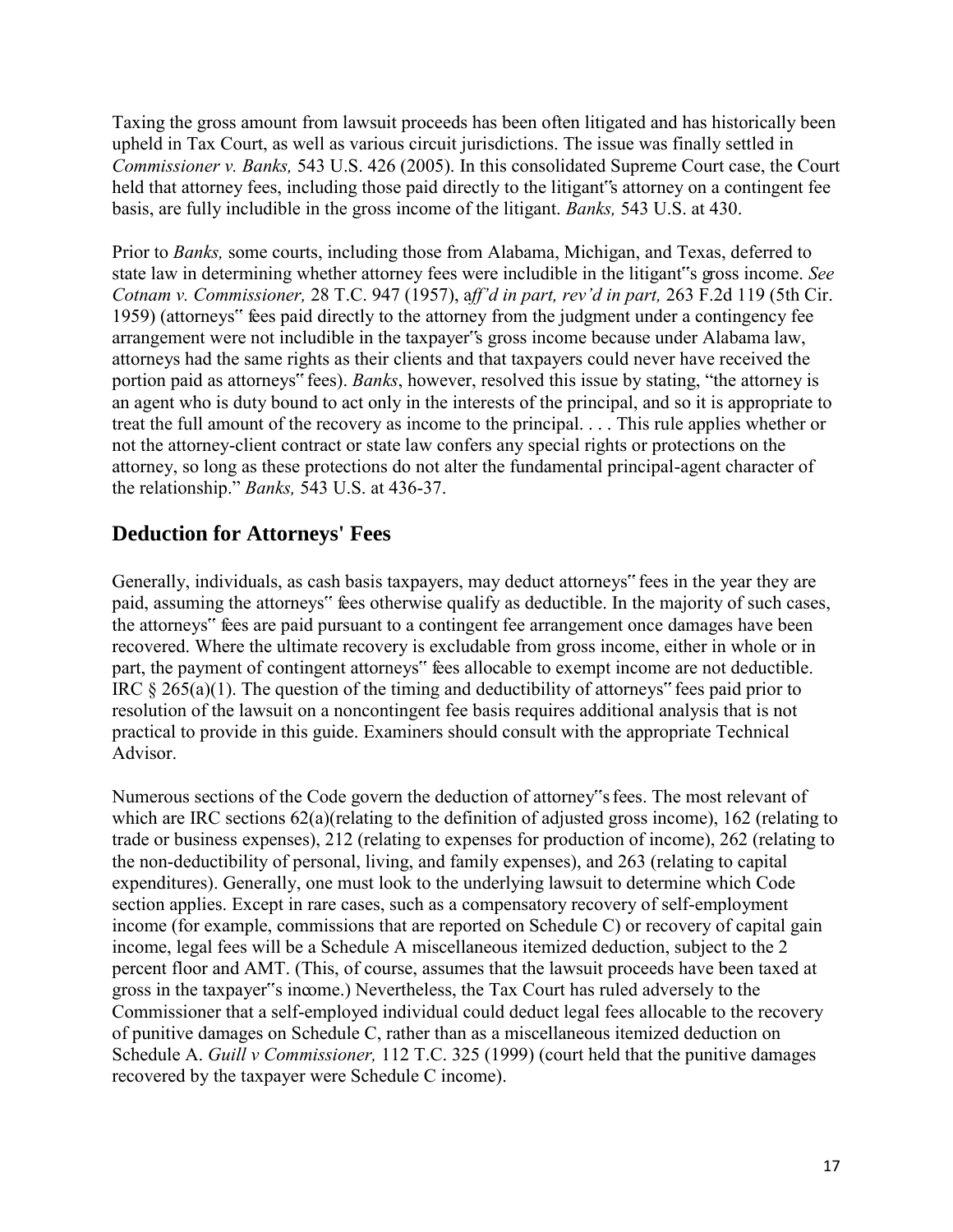Review *Church v. Commissioner,* 80 T.C. 1104, 1110 (1983)(fees allocated to exempt income not deductible), a pre 1996 Amendment case, for an illustration of the need to allocate attorney fees to the various components of the award to determine their deductibility. *See also Alexander v. Commissioner,* T.C. Memo. 1995-51, *aff'd,* 72 F.3d 938 (1st Cir. 1995); IRC § 212.

## **Discrimination, Whistleblower, and Certain Other Suits - Above the Line Deduction for Attorney Fees**

The American Jobs Creation Act of 2004 enacted IRC § 62(a)(20), thereby establishing an above-the-line deduction for attorney fees and court costs paid in connection with discrimination and certain other suits. In December 2006, the Tax Relief and Health Care Act of 2006 was enacted creating IRC  $\S 62(a)(21)$ , an above the line-deduction for attorney fees and court costs associated with suits involving whistleblower claims.

In order for IRC  $\& 62(a)(20)$  to apply, attorney fees and court costs must have been paid after October 22, 2004, with respect to a judgment or settlement occurring after such date. Additionally, the suit must involve -

- Unlawful discrimination,
- Certain claims against the federal government, or
- A private cause of action under Medicare Secondary Payer statute

In order for IRC  $\S 62(a)(21)$  to apply, the attorney fees or court costs must have been paid in connection with a whistleblower award for providing information regarding violations of tax laws as outlined in IRC § 7623(b), and the information must have been provided on or after December 20, 2006.

The deductions allowed under IRC  $\S$ § 62(a)(20) and 62(a)(21) are limited to the amount includible in the litigant"s gross income for the taxable year in which the deduction is being claimed.

#### **Legal Fees Relating to Non-Taxable Awards or Settlements**

No legal fee deduction will be allowed for legal fees allocable to non-taxable awards or settlements. IRC § 265(a). Absent strong support to the contrary, legal fees relating to an award or settlement that is partially taxable will be allocated based on the ratio between the taxable award/settlement and the total award/settlement. *See Johnson-Waters v. Commissioner,* T.C. Memo. 1993-333; *Church v. Commissioner,* 80 T.C. 1104, 1110 (1983).

## <span id="page-18-0"></span>**Accrued Interest on Court Judgments**

Any interest associated with an award or settlement is always taxable. *Aames v. Commissioner,* 94 T.C. 189 (1990); *Kovacs v. Commissioner,* 100 T.C. 124, *aff'd,* 25 F.3d 1048, *cert. denied,* 513 U.S. 963 (1993); *Brabson v. United States,* 73 F.3d 1040 (10th Cir. 1996). Some states have enacted statutes requiring defendants to pay judgment interest in tort actions. Where the parties settle an appeal of a verdict, the Service has been successful in convincing the courts that a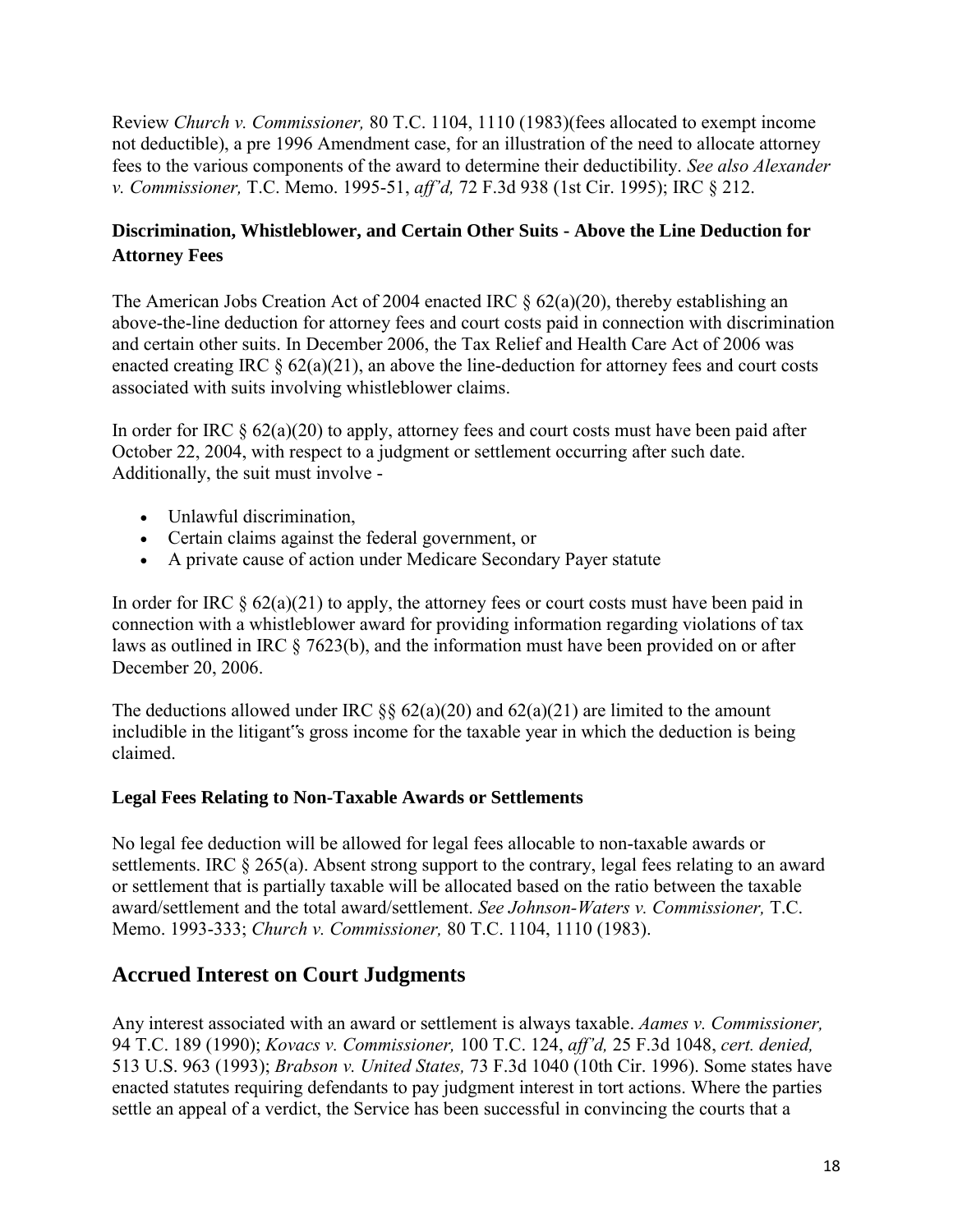portion of the proceeds should be allocated to such interest. *Delaney v. Commissioner,* 99 F.3d 20 (1st Cir. 1996), *aff'g* T.C. Memo.1995-378.

## <span id="page-19-0"></span>**Chapter 4 Examination Considerations**

You may have discovered a lawsuit award or settlement while performing a bank deposit analysis, in your Accurint report, through the 1099 MISC, as a related return pick up from the examination of an attorney or in the interview. Based on the facts and circumstances as well as how the award/settlement was reflected on the return, you may have an issue.

The August 1996 change in IRC  $\S$  104(a)(2) clarified that the underlying claim had to be due to a personal physical injury or sickness to be exempt from income taxation, that punitive damages are never tax exempt even if from a physical injury, and that emotional distress is not tax exempt unless the underlying claim was due to personal physical injury with the exception of medical expenses paid to treat said emotional distress and not previously deducted. As a result, you would only need to evaluate this issue in cases in which any of the award or settlement was not fully reported as taxable at gross with attorneys" fee deducted in the appropriate place as discussed in Chapter 3. Refer to Chapter 2 for detailed discussions on taxability of lawsuit award or settlements based on the underlying claim and its respective components.

Where there is an issue, the most important step is the development of the facts. You should include in the case file all the documents requested that were needed to determine the issue and your position. If the case goes to Counsel, these documents are vital to the outcome. In addition, because of the provision of IRC § 7491 concerning the potential for shifting the burden of proof to the government when taxpayers reasonably cooperate with the IRS, examiners should carefully document the level of cooperation taxpayers demonstrated during the audit process.

## <span id="page-19-1"></span>**Interview**

An interview with the taxpayer can provide information regarding the case to assist you in making a determination of the depth of your probe of the issue. Questions may include, but are not limited to, the following:

- What was the nature (reason) of the underlying claim? Please described what happened that initiated the claim? (ie. Car accident, work discrimination, fraud incident, etc.)
- Who was the plaintiff? Who did you file the claim against?
- Did you file in court? Which court?
- Did you settle out of court or did the court issue an award?
- What was the amount of the award or settlement?
- Did your attorney provide you with information on how to report the award or settlement and/or how all the funds were disbursed? (Request it)
- Did you report the total amount of the award or settlement as taxable income and deduct the attorney fees separately on Schedule A (if deducted elsewhere, you will need to determine if that was proper (reference attorney fees issue in Chapter 3 for details)
- Did you receive a 1099 MISC?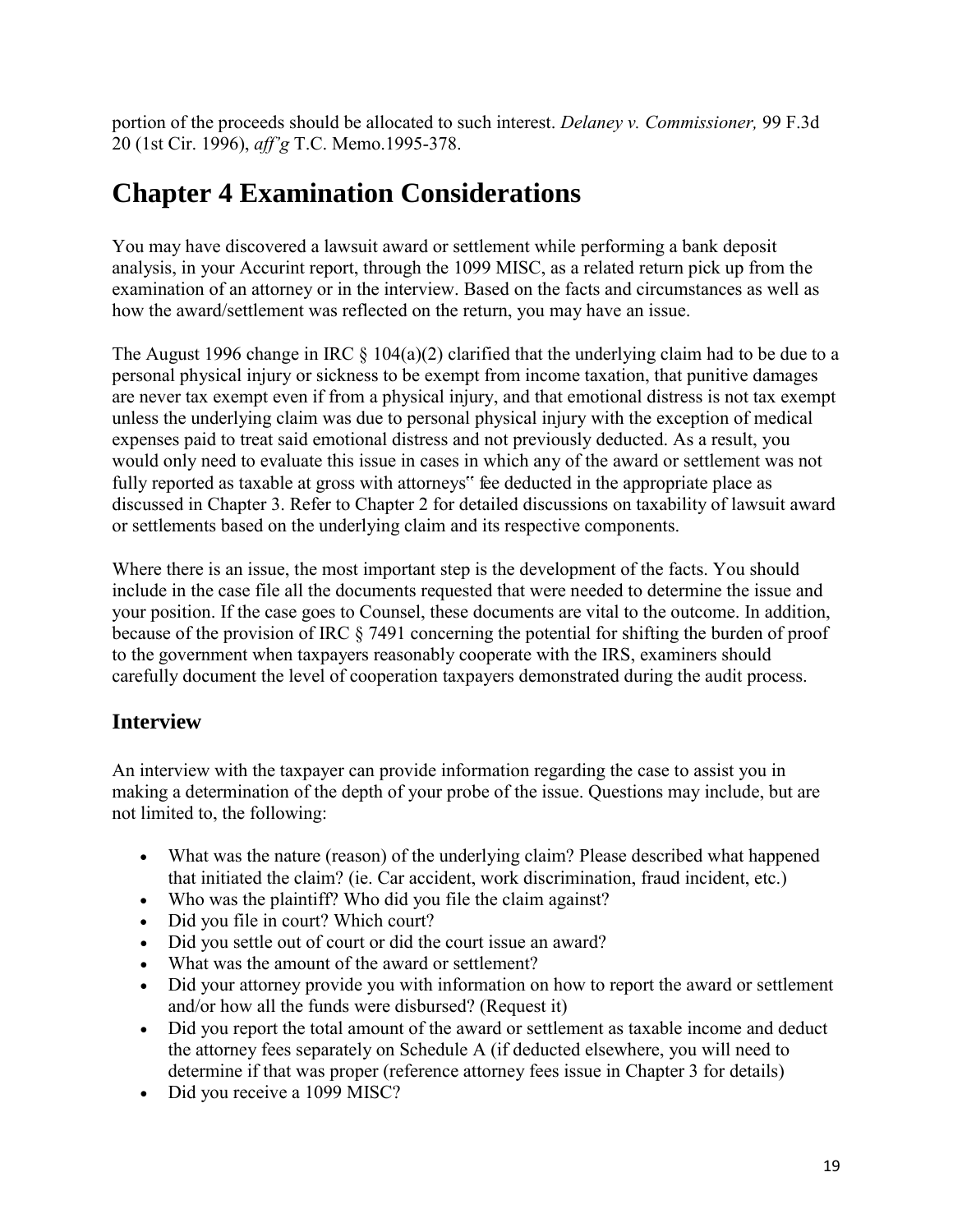- Did you receive medical costs as part of the award? Did you previously deduct as a medical expense on Schedule A any of the costs you received payment for? What was the total amount of the medical costs awarded and the amount of those costs you previously deducted?
- Did you receive any advance payments from the attorney for medical, living, court or any other expenses?

In Cases where the underlying claim was personal physical injury that settled out of Court ask:

- Was there any punitive damages requested in the original claim?
- Why did you settle out of court? Did you and your attorney discuss punitive damages with respect to the out of court settlement?
- Why did the party you filed a claim against, decide to settle out of court?
- Did you participate in any of the meetings which resulted in the settlement? Can you summarize the nature of the discussions?

## <span id="page-20-0"></span>**Information Document Request**

In cases where you do not have information to evaluate if the lawsuit proceeds were properly reflected on the tax return, you will need to issue an Information Document Request to the taxpayer requesting all or some of the following information, in relation to the lawsuit settlement or award, based on the facts and circumstances of your case:

- A copy of the original petition, complaint or claim filed showing grounds for the lawsuit.
- A copy of the lawsuit settlement agreement, which clearly characterizes the payments.
- Copies of the settlement checks that you received. If copies of checks are not available, present a schedule of payments received. The information should include the payor information.
- Documentation of the amount of legal fees you paid, including any written fee agreements with your attorney.
- Copy of the disbursement schedule or a clear statement of how the funds were disbursed.
- Documentation of letters or statements that your attorney provided to you that indicated that the lawsuit settlement proceeds you received were not taxable, if applicable.

### **Need for Third Party Letter or Summons**

Third Party Contact Procedures detailed in [IRM 4.11.57](http://www.irs.gov/irm/part4/irm_04-011-057.html) need to be followed, including but not limited to a notice to the taxpayer be provided before a third party letter can be issued.

If not available directly from the taxpayer, examiners should initially attempt to secure needed information from the defendant companies (mainly insurance companies) by orally requesting the companies provide them with the information voluntarily. If a company declines to produce the information in response to an oral request, examiners should attempt to obtain the information using a third party request. Either the third party letter or a summons can be used to request information with respect to a specific taxpayer.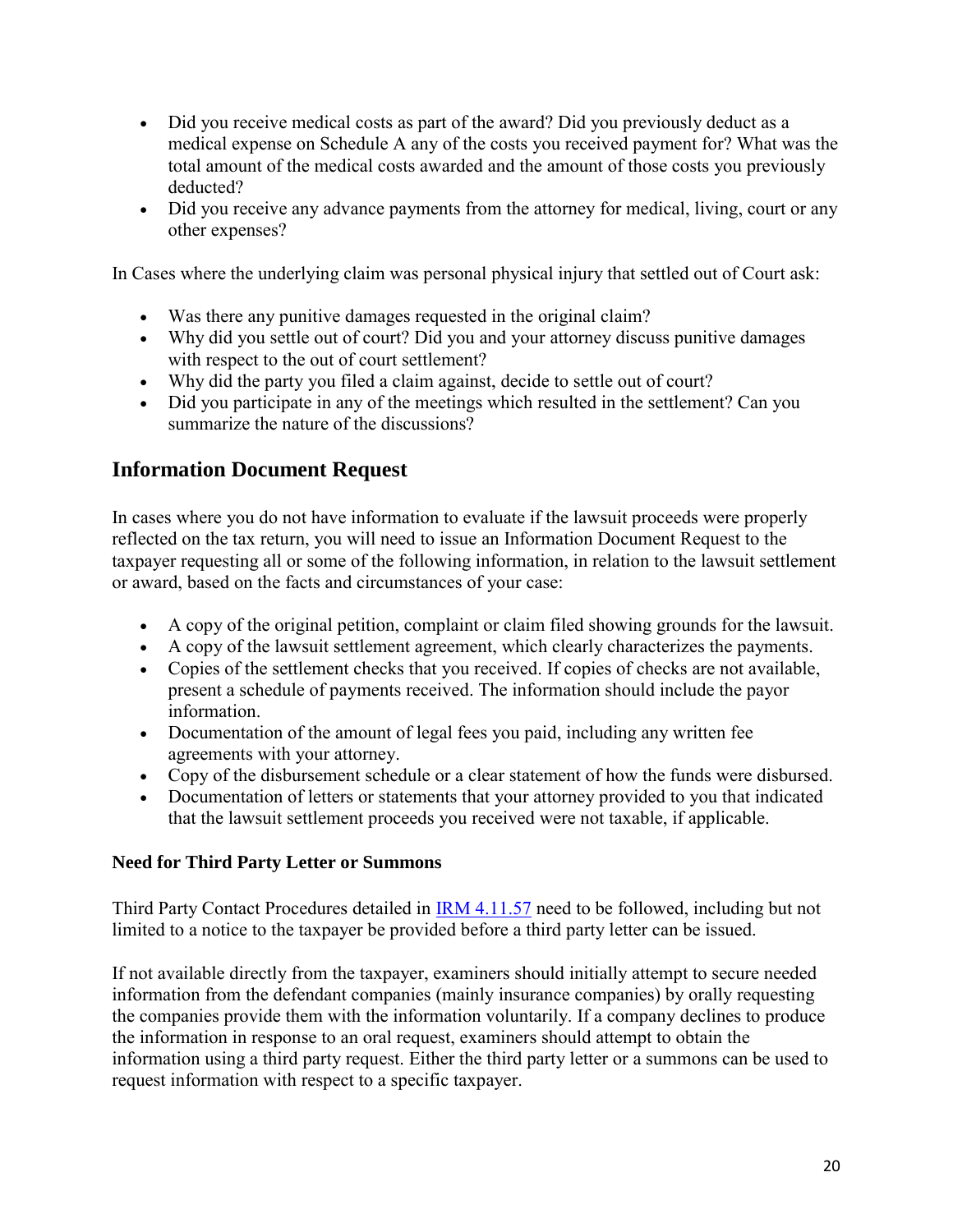In a situation where a third party letter is issued to an insurance company, ask the insurance company"s attorney to review the third party letter. Discuss the third party request, pointing out the letter is issued under the same Code section that authorizes issuance of a summons (IRC § 7602).

The Service is not responsible for any costs incurred in responding to a third party letter. Ask the insurance company's attorney to review the confidentiality clause in the settlement agreement, if applicable. If there is a confidentiality clause, it often does not restrict the release of the facts of the case to the Service. Even where it does restrict release of the facts, the Service may legally be entitled to that information per IRC § 7602 which authorizes the Service to obtain any information that may be relevant to the determination and collection of a tax liability.

The company may respond to the third party letter; however, some companies will require you to issue a summons.

Each decision to issue a summons should carefully weigh and evaluate what specific information or records need to be acquired. [IRM 25.5.1.4,](http://www.irs.gov/irm/part25/irm_25-005-001.html#d0e353) *Factors to Consider Before Issuing a Summons,* provides guidance examiners may use to help with weighing facts and circumstances.

Summons Procedures are found in the Summons Handbook in IRM 25.5 that includes how to prepare a Summons at [IRM 25.5.2.](http://www.irs.gov/irm/part25/irm_25-005-002.html) The manager must approve the issuance of a summons.

#### **Attorney - Client Privilege**

It is standard practice for the insurance company (payor) to disburse the gross amount of the settlement to the plaintiff's attorney, who then disburses the money to his or her client. A third party letter can be issued to the plaintiff's attorney in an effort to obtain the names and amounts involved in the settlement payment. Often, the attorney will refuse to respond to the third party letter. If so, it is not recommended that a summons be issued to the plaintiff's attorney for disbursement information relevant to the settlement due to the potential for protracted litigation over claims of attorney-client privilege, which some attorneys may give as the reason for denying the requests for information. Although attorney-client privilege is a valid basis for not providing some requested information, fee arrangements usually fall outside the scope of the privilege. Such information ordinarily reveals no confidential professional communication between attorney and client. Determining whether this is true in a specific case requires coordination with the appropriate Office of Chief Counsel. A detailed discussion of attorney client privilege can be found in the [Attorney Audit Technique Guide.](http://www.irs.gov/Businesses/Small-Businesses-&-Self-Employed/Attorneys-Audit-Technique-Guide---Chapter-1)

Due to the possibility of time-consuming litigation, it is recommended that all other means first be exhausted in securing the disbursement information. Contact the (taxpayer) to determine the amount paid by the insurance company and then disbursed through the attorney.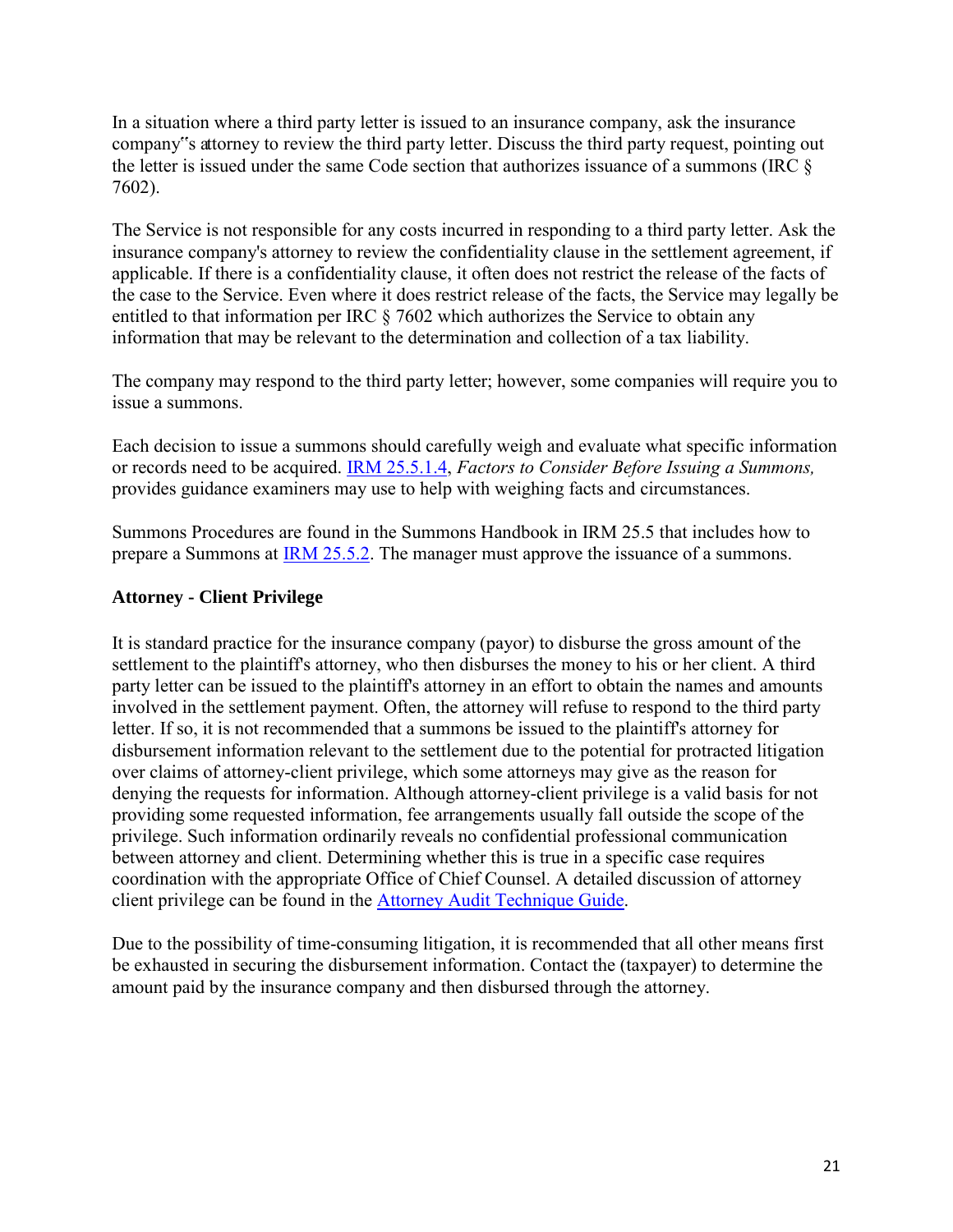## <span id="page-22-0"></span>**Determining the Allocation Between Punitive and Compensatory Damages in Personal Physical Injury Cases**

The next critical step in the examination is to determine the allocation of lawsuit proceeds between punitive and compensatory damages. If the proceeds were received as a result of a litigated case, the amount of punitive and compensatory damages is usually made clear in the court documents, and there may be no further work to be done in making the allocation. However, it is more difficult to make that determination for cases settled out of court. The settlement agreement does not usually make a distinction between the punitive and compensatory damages awarded. These settlement agreements are usually silent as to the types of damages awarded, or they state that all of the damages awarded are "compensatory." Therefore, it is essential that all the facts surrounding the lawsuit be determined and documented. The allocation between compensatory and punitive damages must be made based on the facts of each case. In making this determination, the following items should be considered:

- 1. The intent of the payor in making the payment to the plaintiff. Why did the payor settle? For what was the payor paying?
- 2. The nature of the claim underlying the plaintiff"s award. What was the reason for the suit?
- 3. The negotiations between the plaintiff and defendant. Review the case file. Was there a meeting of the minds by the parties?
- 4. The actual amount of money it would take to make the plaintiff whole. Did the plaintiff make insurance premium payments or was the plaintiff to receive a certain amount of insurance proceeds? The settlement amount that the plaintiff receives to reimburse him or her for these types of costs are usually compensatory.
- 5. If the plaintiff claims to have suffered from mental pain and anguish, determine if the plaintiff received medical treatment for the mental pain and anguish. If so, does he or she have verification of the amount spent for this treatment? Can he or she show that the treatment is directly related to the lawsuit case? In other words, the plaintiff must show that he or she was being made "whole" from the total amount of the settlement received in order for the whole amount of the settlement to be non-taxable. The taxpayer bears the burden at the audit stage of showing that the damages received are excludable from gross income under IRC  $\S$  104(a)(2), although that burden may shift to the government if the issue reaches litigation and the taxpayer satisfies the requirements of IRC § 7491.

## <span id="page-22-1"></span>**Advances to Taxpayer**

Determine if the taxpayer received any client advances from the attorney. If the taxpayer received advances from the attorney, ensure that the settlement proceeds were not reduced by these advances. Also, determine if the advances were erroneously characterized as legal fees that would provide the taxpayer with a deduction for personal expenses.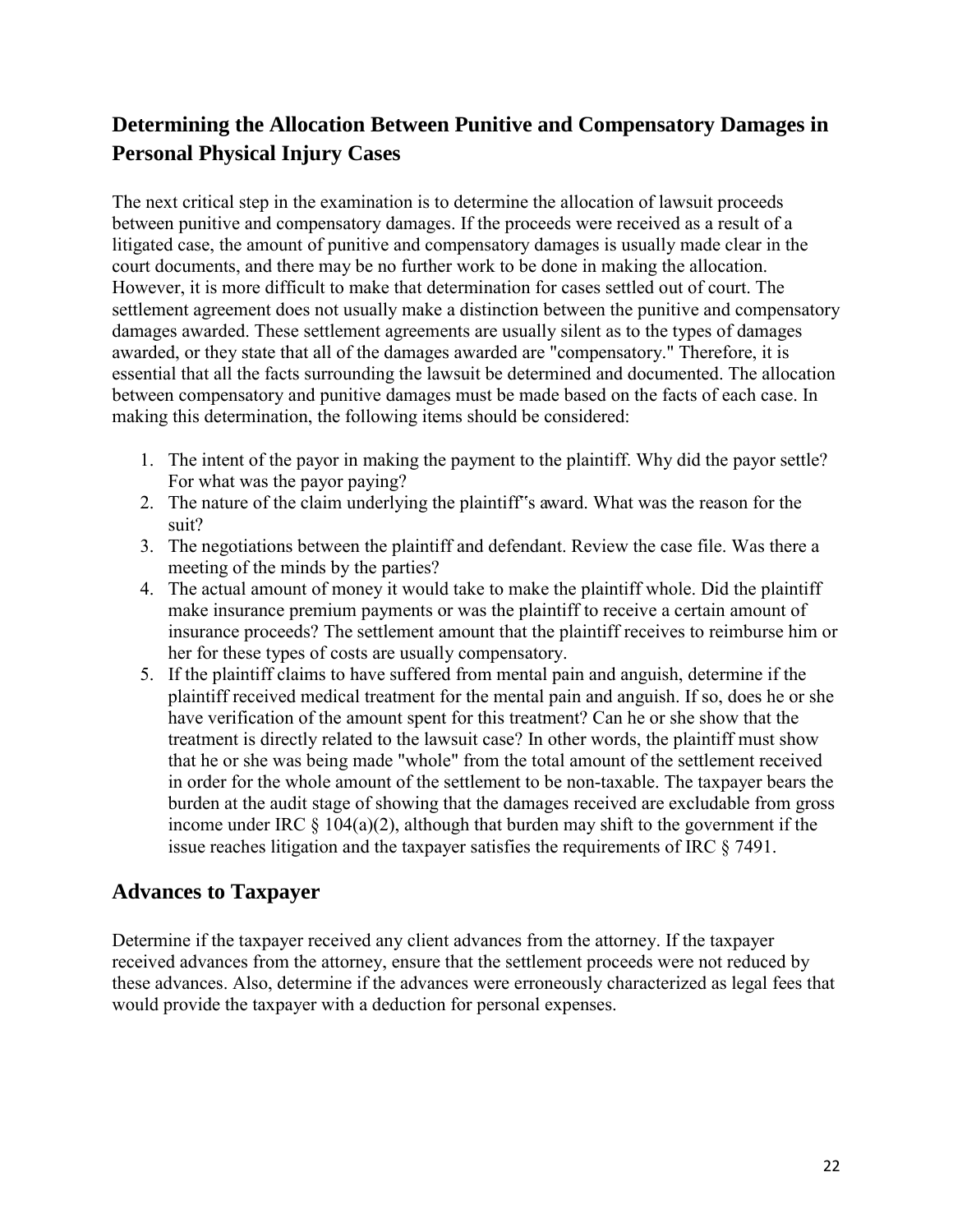## <span id="page-23-0"></span>**How to Report Taxable Amount and Attorney Fees**

A detail discussion of the deductibility of attorney fees for various types of cases can be found in Chapter 3. The following is a discussion of how to allocate attorney fees and costs in cases in which some part of the award is non-taxable.

In cases involving personal physical injury or sickness, once a determination is made regarding the allocation of the punitive and compensatory damages, the punitive portion of the damages is considered taxable. As discussed in Chapter 3, in accordance with the Supreme Court Case *Commissioner v. Banks,* 543 U.S. 426 (2005), the Court held that attorney fees, including those paid directly to the litigant"s attorney on a contingent fee basis, are fully includible in the gross income of the litigant. In other words, the taxpayer cannot simply report the "net" punitive proceeds received.

The taxpayer must include in income the gross amount of the award deemed to be taxable. A deduction is allowed for the legal fees and court costs that are related to the taxable portion of the proceeds. Generally, legal fees and court costs are allowed as a miscellaneous itemized deduction subject to the 2-percent AGI limitation on Schedule A. See discussion in Chapter 3 for exceptions. The deductible fees and costs are determined by using the ratio of taxable proceeds to total proceeds and multiplying the total fees and costs by this ratio. The following is an example.

Total lawsuit proceeds received \$100,000

Taxable lawsuit proceeds (80% taxable) is \$80,000

Legal fees and court costs are \$52,000

COMPUTATION OF DEDUCTIBLE FEES AND COSTS:

Total fees and costs \$ 52,000

Times Taxable Ratio (80,000/100,000 or .80)

Equals Deductible fees and costs of \$41,600

The deductible fees and costs are subject to 2% AGI limit as a miscellaneous itemized deduction.

NOTE: When allowing this as a deduction, consideration should also be given to any other itemized deductions to which the taxpayer may be entitled but did not deduct on the original return because their itemized deductions were less than the standard deduction amount.

## <span id="page-23-1"></span>**Alternative Minimum Tax, AMT, Considerations**

AMT must be considered because of the allowance of the miscellaneous itemized deduction. AMT usually becomes due when there is a large amount of miscellaneous itemized deductions.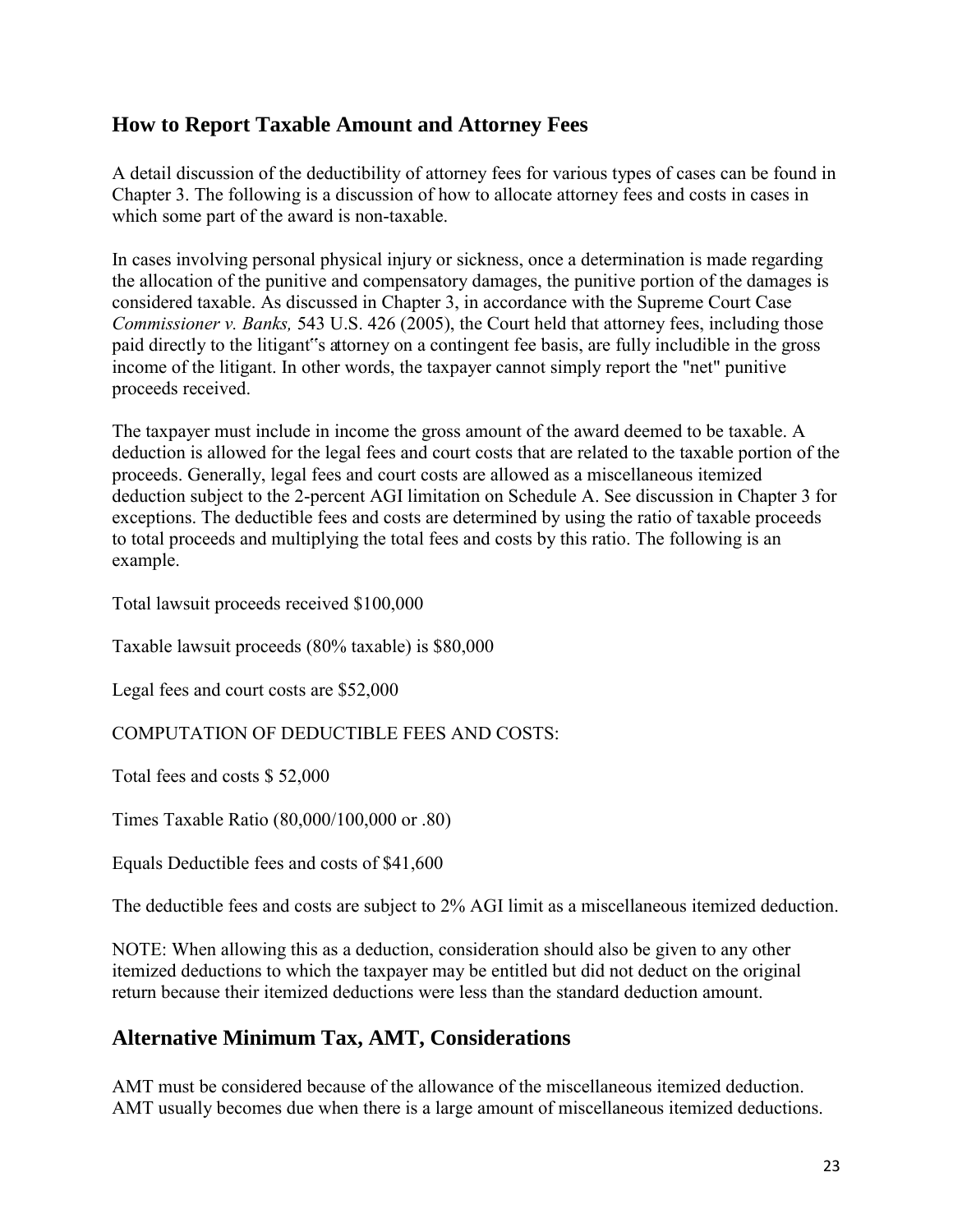Miscellaneous itemized deductions subject to the 2-percent AGI limitation are a tax preference item for alternative minimum tax purposes.

## <span id="page-24-0"></span>**Additional Adjustments if Adjusting Reportable Income**

The following issues should also be considered when making adjustments to income due to the lawsuit proceeds:

- a. Earned Income Credit If the taxpayer claimed the Earned Income Credit on the original filed return, then it may have to be recaptured as a result of the increase in income from the lawsuit.
- b. Social Security Income If the taxpayer received any type of Social Security income, the taxable portion of this income may be increased due to the increase in income from the lawsuit.
- c. Exemption The personal and dependent exemptions taken by the taxpayer may be limited or phased out due to the increase in income from the lawsuit.
- d. Itemized Deductions Itemized deductions taken by the taxpayer may be limited or phased out due to the increase in income from the lawsuit settlement.
- e. Rental Real Estate Losses Rental Real Estate Losses could be limited due to the increase in modified AGI. If the modified AGI exceeds the threshold, then passive losses will be limited.

## <span id="page-24-1"></span>**Chapter 5 Penalties**

Examiners are responsible for considering the application of penalties in all cases under examination. Many lawsuit settlement cases involve taxpayers who normally do not have to file returns except for the settlement proceeds received. However, returns are still not filed in some situations because the taxpayers and their representatives concluded the proceeds are not taxable. For returns that are not filed, the following penalties should be considered:

- Failure to file penalty (IRC  $\S 6651(a)(1)$ )
- Failure to pay penalty (IRC  $\S 6651(a)(2)$ )
- Estimated tax penalty (For Individuals: IRC  $\S$  6654)
- Fraudulent failure to file (IRC  $\S$  6651(f))

The accuracy-related penalty applies only where a return is filed and is not applicable to substitutes for returns filed under authority of IRC § 6020(b).

There is no reasonable cause exception to the IRC  $\S$  6654 penalty for underpayment of estimated tax by an individual. The penalties apply unless the taxpayer meets certain specified statutory exceptions. However, in the case of an individual, IRC  $\S$  6654(e)(3) provides that the Service may waive the penalty if the Service determines it would be inequitable, due to casualty, disaster, or other unusual circumstances. The Service may waive the penalty if the taxpayer has retired or became disabled during the taxable year. In addition, if it is determined that the underpayment was due to reasonable cause and not willful neglect the penalty may also be waived.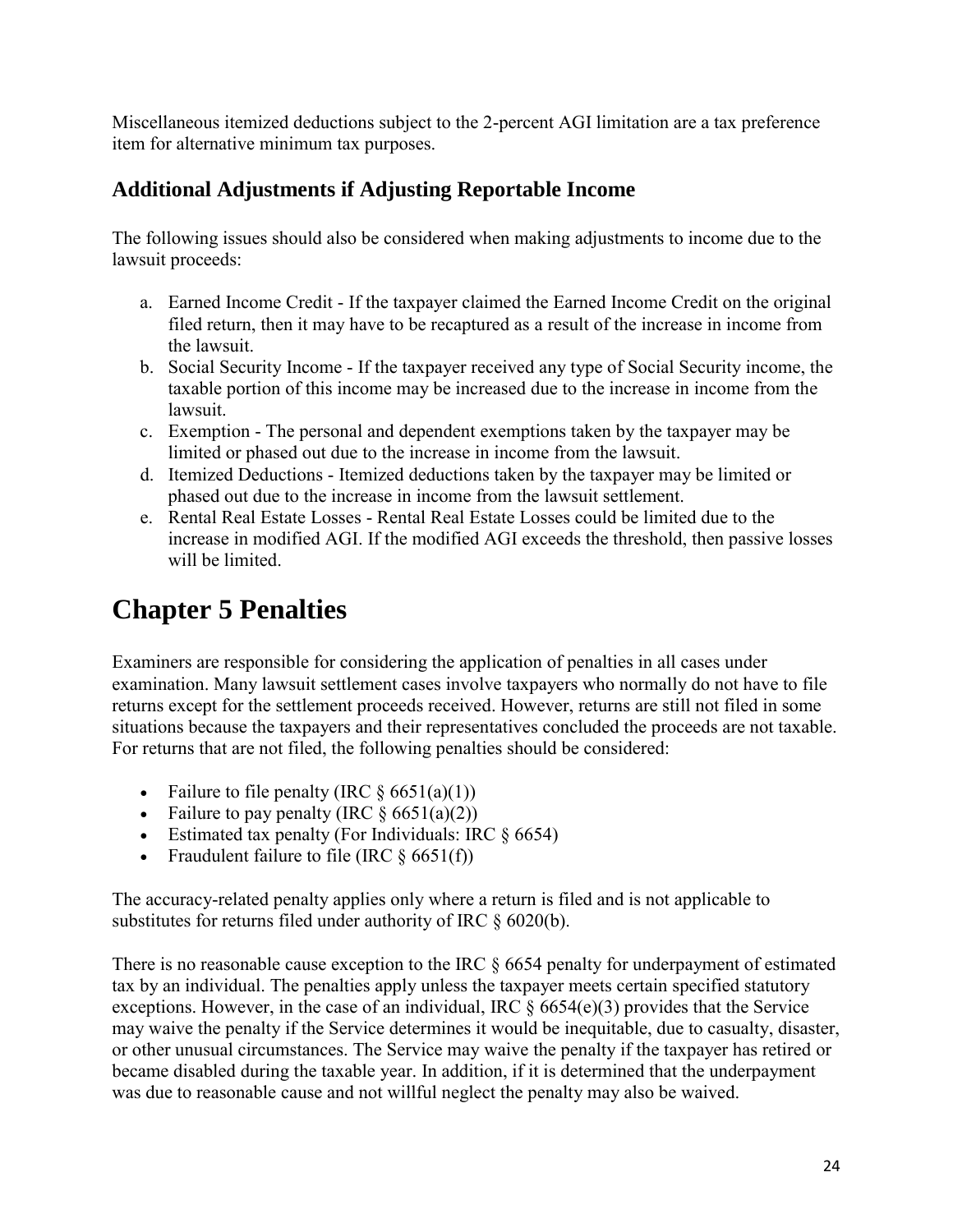The failure to pay penalty applies to original and amended returns filed by the taxpayer. The Service may impose the failure to pay penalties where the taxpayer fails to file a return and a substitute return is prepared by the Service under IRC § 6020(b).

Lawsuit settlement cases usually result in significant adjustments to income. As in other cases where there are large amounts of unreported income, the accuracy-related penalty and fraud penalties must be considered. Factors to consider in determining whether penalties are warranted include:

- 1. Did the lawsuit settlement recipient adequately disclose all pertinent facts of his or her case to his or her attorney?
- 2. What advice, if any, did his or her attorney provide regarding the taxability of the settlement amount?
- 3. Should the taxpayer have questioned the advice of his or her attorney regarding the taxability of the payment?

All the facts and circumstances in each case should be considered before making a determination regarding penalties. If the taxpayer received interest income from the settlement and did not report it, more consideration should be given to assessing the accuracy-related penalty on the interest income issue.

If penalties are recommended, the examiner"s workpapers should contain comments regarding the examiner"s reasons for asserting penalties. If reasonable cause was available and considered, the examiner"s workpapers should explain why it was or was not established.

## <span id="page-25-0"></span>**Chapter 6 Form 1099-MISC - Reporting Requirements**

IRC §§ 6041(a) and 6045(f), with regard to payments to attorneys, generally requires all persons engaged in a trade or business and making payment in the course of such trade or business to another person of fixed or determinable gains, profits, and income of \$600 or more in a calendar year to file an information return with the Service. IRC § 6041(d) provides that each person required to make the return described in IRC  $\S$  6041(a) shall furnish to each person for whom a return is required a payee statement.

Treas. Reg.  $\S$  1.6041-1(c) states that income is fixed when it is paid in amounts definitely predetermined. Income is determinable whenever there is a basis of calculation by which the amount to be paid may be ascertained. The payor is required to determine whether payments are taxable and need to be reported. The Instructions for Forms 1099, 1098, 5498 and W-2G provides instructions on the items to be reported.

In lawsuit settlements, the person with the obligation to report payments to the plaintiff will generally be the defendant or its insurer rather than the plaintiff"s attorney. In addition, the defendant or its insurer will also generally be responsible for reporting payments to the plaintiff's attorney.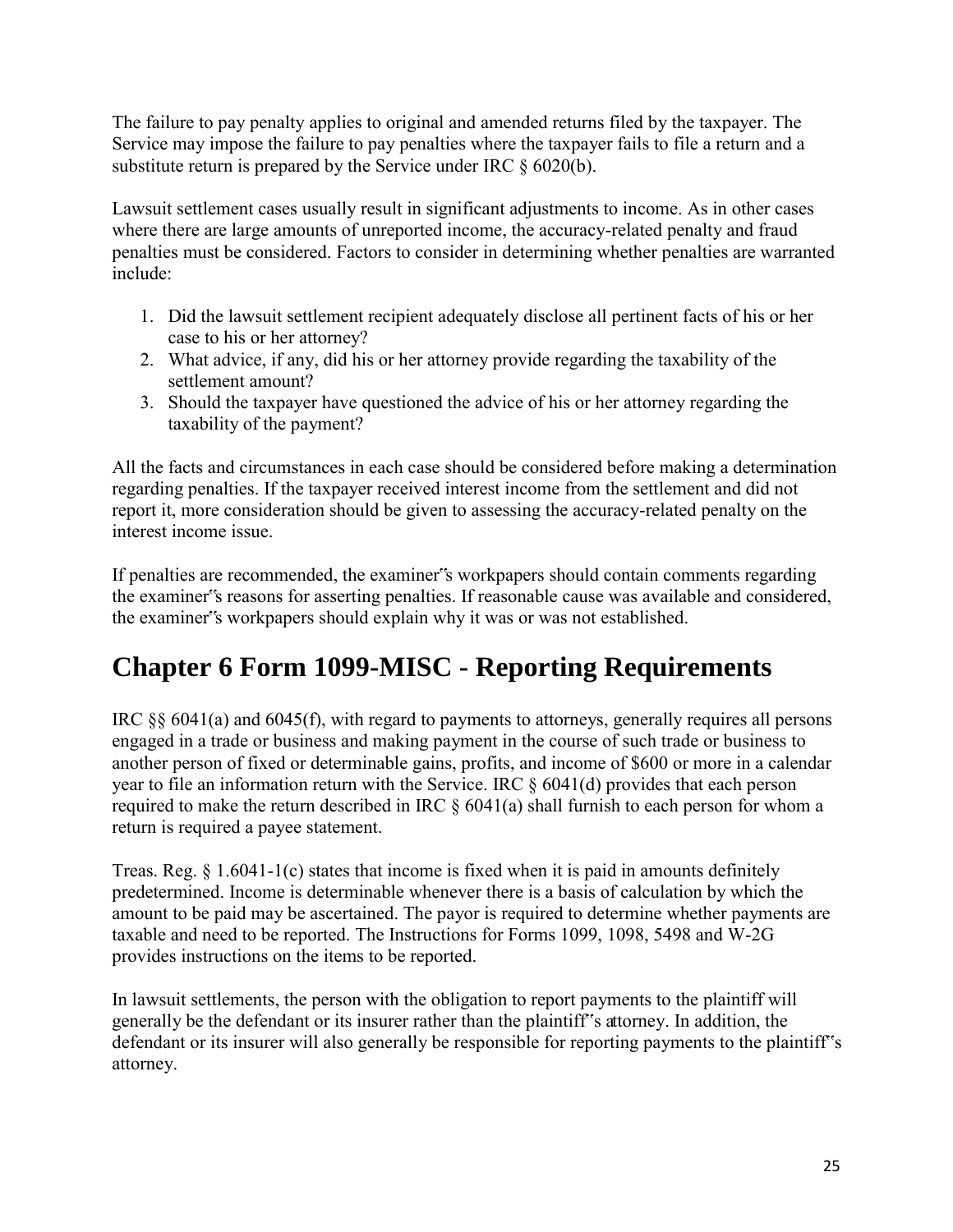## <span id="page-26-0"></span>**Reporting of Damage Awards on Forms 1099-MISC**

IRC §§ 6041 and 6051 and Treasury Regulations 1.6041-1(f) and 1.6041-2 are the operative provisions with respect to the reporting requirements for the client receiving the settlement or award.

Box 3 of Form 1099-MISC is used to report other income that is not reportable in one of the other boxes on the form. Generally, all punitive damages (even if they relate to physical injury or physical sickness), any damages for *non-physical* injuries or sickness, liquidated damages received under the Age Discrimination in Employment Act of 1967, and any other taxable damages are required to be reported in Box 3. Generally, all compensatory damages for nonphysical injuries or sickness (for example, emotional distress) arising from employment discrimination or defamation are reportable in Box 3. However, if a taxpayer receives an award of back pay that constitutes wages, it generally would be reportable on Form W-2, not Form 1099-MISC.

The following damages (other than punitive damages) are not reportable in Box 3 of Form 1099- MISC:

- 1. Damages received on account of personal physical injuries or physical sickness;
- 2. Damages that do not exceed the amount paid for medical care for emotional distress; or
- 3. Damages received on account of non-physical injuries (for example, emotional distress) under a written binding agreement, court decree, or mediation award in effect on or issued by September 13, 1995.

Damages received on account of emotional distress due to non-physical injury or sickness, including physical symptoms such as insomnia, headaches, and stomach disorders, are reportable unless described in 2 or 3 above. However, damages received on account of emotional distress due to physical injuries or physical sickness are not reportable.

The amount of damages reflected on the Form 1099-MISC is not reduced by attorney"s fees. For example, a defendant settles a plaintiff"s claim for emotional distress from non-physical injuries by writing a \$100,000 check naming the plaintiff and her attorney as joint payees. The attorney retains \$40,000 in fees for services rendered and remits the remaining \$60,000 to the plaintiff. The amount of damages reportable with respect to the plaintiff on Form 1099-MISC is \$100,000.

## <span id="page-26-1"></span>**Reporting Payments to Attorneys on Form 1099-MISC**

IRC §§ 6041(a), 6051, and 6045(f) and their respective Treasury Regulations are the operative sections that provide instructions with regard to information reporting of payments to attorneys. Generally, in the context of lawsuits, awards, and settlements, payments of \$600 or more that are paid by a defendant to an attorney must be reported to the Service.

In most situations, a defendant, or a defendant"s insurance company, will report the full amount of the payment to the attorney in Box 14 of the Form 1099-MISC. This indicates to the Service that the amount represents gross proceeds, and not necessarily taxable income, to the attorney.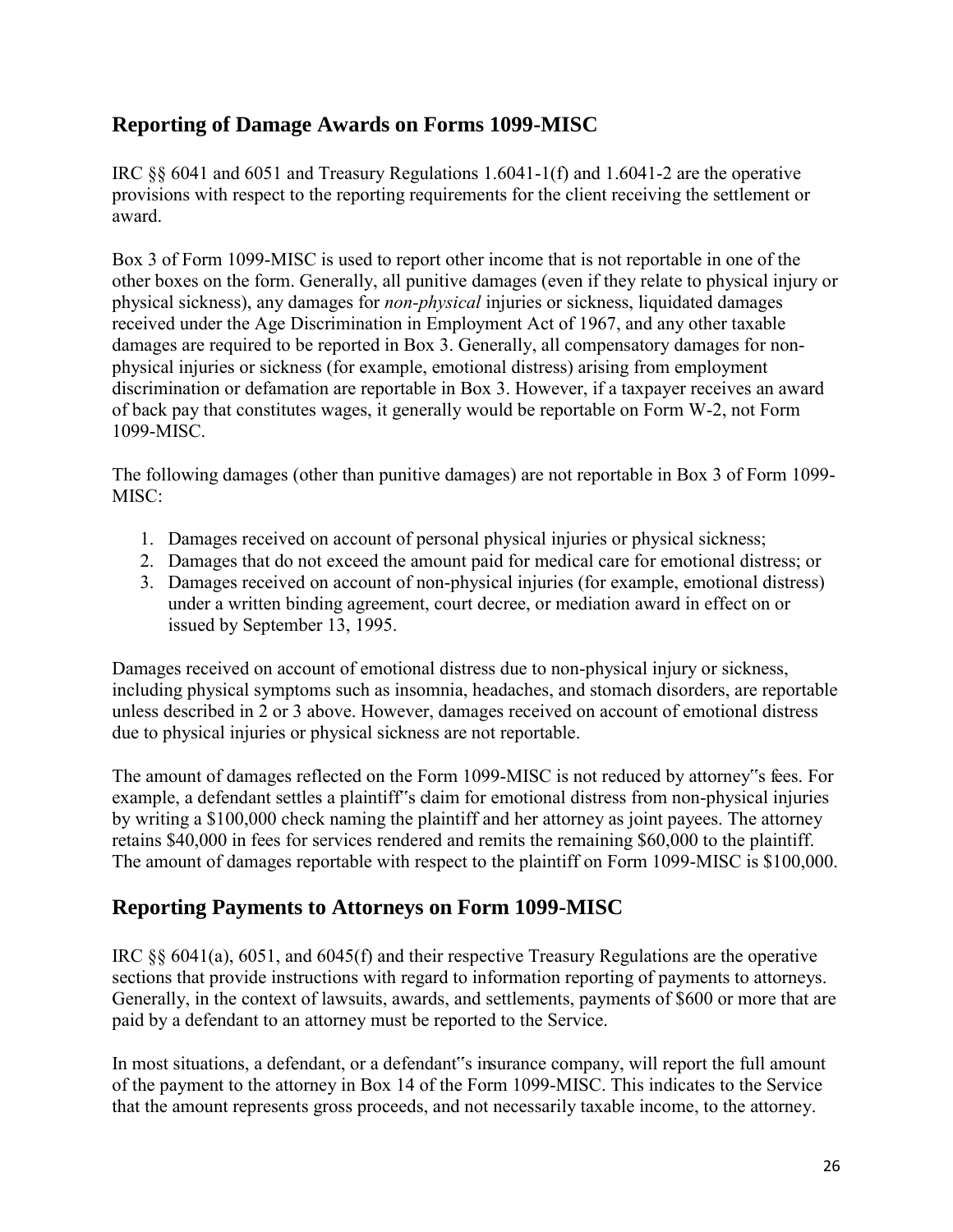However, there may be some circumstances where a defendant will be required to report the payments to the attorney in Box 7, to indicate to the Service that the payment represents income to the attorney. See *Johnson v. LPL Financial Services*, 517 F.Supp.2d. 1231, 1233 fn. 3 (S.D. Cal. 2007); see also Treas. Reg. § 1.6041-1(e).

The reporting requirement for payments made to an attorney apply regardless of whether the income is taxable to the plaintiff, and is in addition to the requirement to issue a Form 1099- MISC to the plaintiff for the full taxable amount of the settlement, as discussed above.

For example, an insurance company pays a plaintiff<sup>\*</sup>s attorney \$100,000 to settle a plaintiff<sup>\*</sup>s claims for damages that are excludable from income of the plaintiff under IRC  $\S$  104(a)(2). The insurance company must report \$100,000 in Box 14 of Form 1099-MISC to be issued to the plaintiff"s attorney. No Form 1099-MISC is required for the plaintiff since the settlement is nontaxable.

These rules do not apply to profits distributed by a partnership to its partners that are reportable on Schedule K-1 (Form 1065), Partner"s Share of Income, Credits, Deductions, etc., or to wages paid to attorneys that are reportable on Form W-2, Wage and Tax Statement.

The term "attorney" includes a law firm or other provider of legal services. Further, the exemption from reporting payments made to corporations no longer applies to payments for legal services. Therefore, attorney fees reported in Box 7 or gross proceeds reported in Box 14, as described above, paid to corporations providing legal services are reportable.

Treasury Regulation 1.6045-5 provides examples of the reporting requirements in various situations involving the payment of lawsuit and settlement amounts. The regulation also outlines the defendant"s, as well as the attorney"s, obligations in situations where other firms or referral attorneys are involved.

As follows are relevant examples from Treasury Regulation § 1.6045-5:

**Example 1**. One check--joint payees--taxable to claimant. Employee C, who sues employer P for back wages, is represented by attorney A. P settles the suit for \$300,000. The \$300,000 represents taxable wages to C under existing legal principles. P writes a settlement check payable jointly to C and A in the amount of \$200,000, net of income and FICA tax withholding with respect to C. P delivers the check to A. A retains \$100,000 of the payment as compensation for legal services and disburses the remaining \$100,000 to C. P must file an information return with respect to A for \$200,000 under paragraph (a)(1) of this section. P also must file an information return with respect to C under sections 6041 and 6051, in the amount of \$300,000. See §§ 1.6041-1(f) and 1.6041-2.

**Example 2.** One check--joint payees--excludable to claimant. C, who sues corporation P for damages on account of personal physical injuries, is represented by attorney A. P settles the suit for a \$300,000 damage payment that is excludable from C's gross income under section 104(a)(2). P writes a \$300,000 settlement check payable jointly to C and A and delivers the check to A. A retains \$120,000 of the payment as compensation for legal services and remits the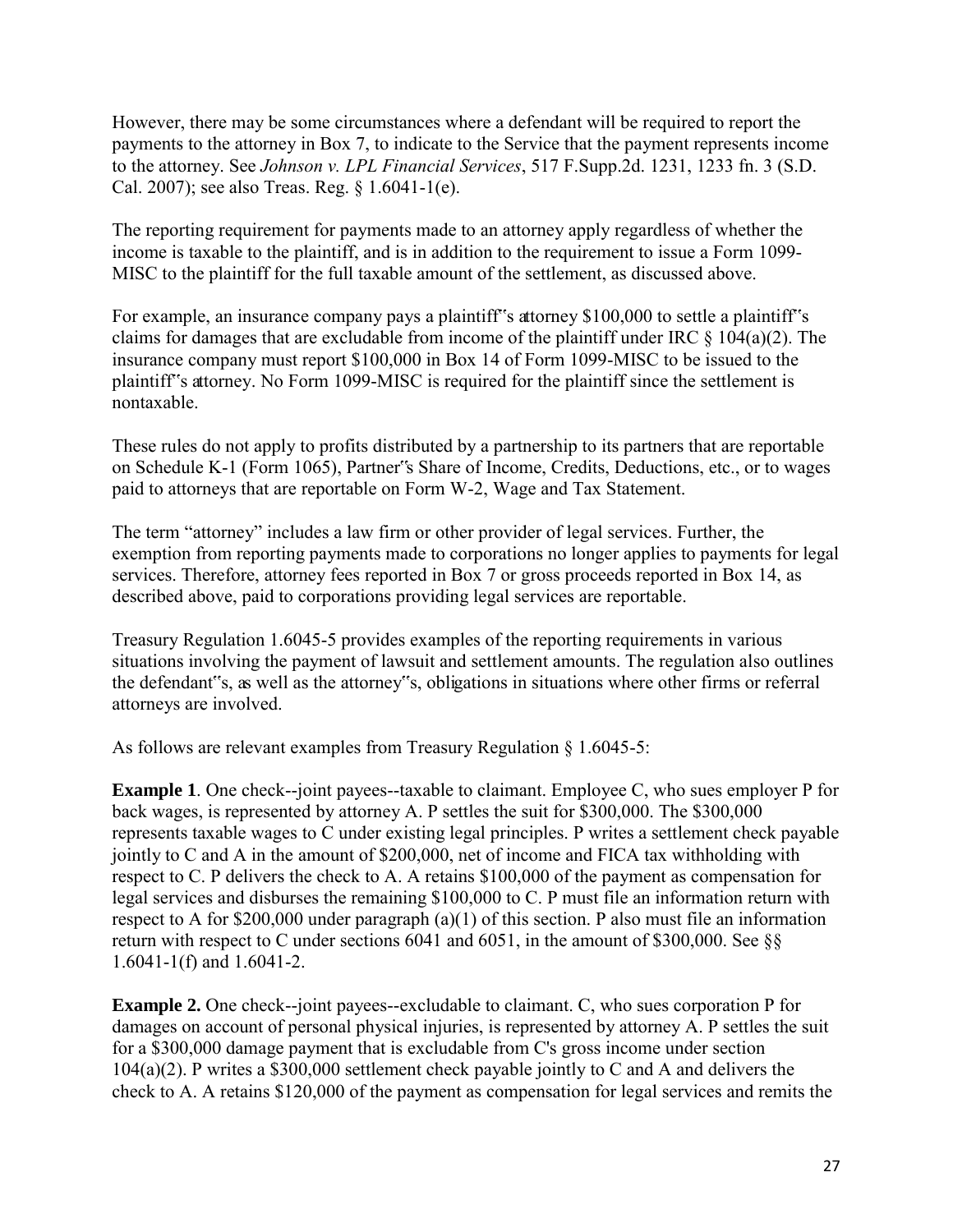remaining \$180,000 to C. P must file an information return with respect to A for \$300,000 under paragraph (a)(1) of this section. P does not file an information return with respect to tax-free damages paid to C.

**Example 3**. Separate checks--taxable to claimant. C, an individual plaintiff in a suit for lost profits against corporation P, is represented by attorney A. P settles the suit for \$300,000, all of which will be includible in C's gross income. A requests P to write two checks, one payable to A in the amount of \$100,000 as compensation for legal services and the other payable to C in the amount of \$200,000. P writes the checks in accordance with A's instructions and delivers both checks to A. P must file an information return with respect to A for \$100,000 under paragraph (a)(1) of this section. Pursuant to  $\S 1.6041-1(a)$  and (f), P must file an information return with respect to C for the \$300,000.

**Example 4.** Check made payable to claimant, but delivered to nonpayee attorney. Corporation P is a defendant in a suit for damages in which C, the plaintiff, has been represented by attorney A throughout the proceeding. P settles the suit for \$300,000. Pursuant to a request by A, P writes the \$300,000 settlement check payable solely to C and delivers it to A at A's office. P is not required to file an information return under paragraph (a)(1) of this section with respect to A, because there is no payment to an attorney within the meaning of paragraph  $(d)(4)$  of this section.

**Example 5.** Multiple attorneys listed as payees. Corporation P, a defendant, settles a lost profits suit brought by C for \$300,000 by issuing a check naming C's attorneys, Y, A, and Z, as payees in that order. Y, A, and Z do not belong to the same law firm. P delivers the payment to A's office. A deposits the check proceeds into a trust account and makes payments by separate checks to Y of \$30,000 and to Z of \$15,000, as compensation for legal services, pursuant to authorization from C to pay these amounts. A also makes a payment by check of \$155,000 to C. A retains \$100,000 as compensation for legal services. P must file an information return for \$300,000 with respect to A under paragraphs (a)(1) and (b)(1)(i) of this section. A, in turn, must file information returns with respect to Y of \$30,000 and to Z of \$15,000 under paragraphs (a)(1) and (b)(2) of this section because A is not required to file information returns under section 6041 with respect to A's payments to Y and Z because A's role in making the payments to Y and Z is merely ministerial. See  $\S$  1.6041–1(e)(1), (e)(2) and (e)(5) Example 7 for information reporting requirements with respect to A's payments to Y and Z. As described in Example 3, P must also file an information return with respect to C, pursuant to  $\S$  1.6041–1(a) and (f).

## <span id="page-28-0"></span>**Chapter 7 Quick Cite and Brief Synopsis of Litigated Cases**

**Caution:** The Small Business Job Protection Act of 1996 revised IRC § 104(a)(2). Prior to the 1996 amendment, § 104(a)(2) did not include the word "physical" with regard to "personal injuries or sickness." As a result, many taxpayers were allowed to exclude income received prior to the amendment"s August 21, 1996 effective date on account of non-physical injuries and sickness. When reviewing litigation on this issue, examiners should consider the date in which the settlement was received before relying on specific case law for their position.

## **Wrongful Death**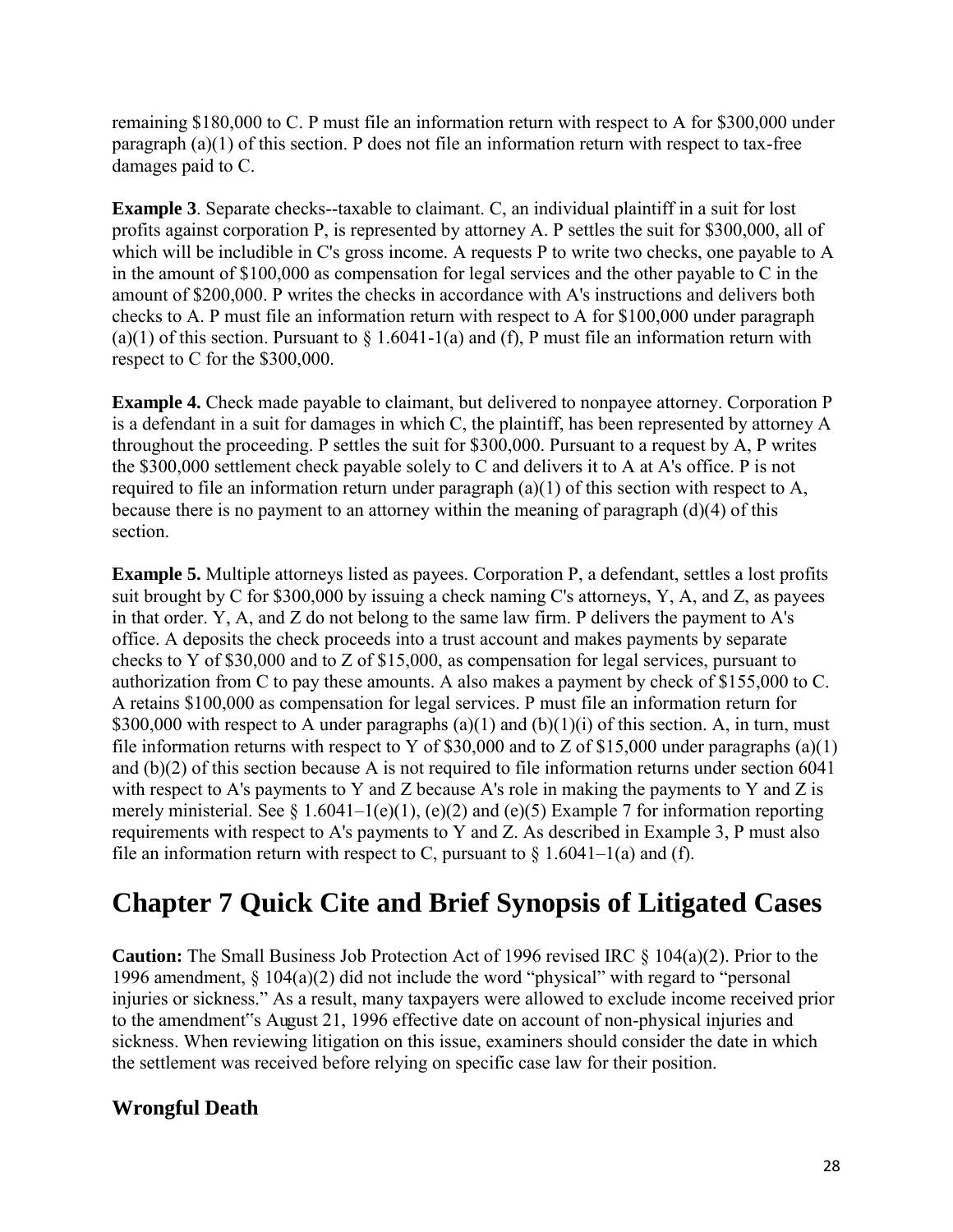## *Burford v. United States***, 642 F. Supp. 635 (N.D. Ala. 1986).**

The district court rejected Rev. Rul. 84-108 and concluded that Alabama wrongful death proceeds are excludable from gross income.

#### *O'Gilvie v. United States***, 519 U.S. 79 (1996).**

The Supreme Court ruled that all non-compensatory punitive damages are taxable. This case also includes an in-depth discussion of the language, "on account of" as included in IRC  $\S$  104(a)(2).

#### *Benavides v. United States***, 497 F.3d 526 (5th Cir. 2007).**

The Fifth Circuit Court of Appeals clarified that IRC §104(c) does not exclude punitive damages from the gross income of the survivors of a deceased worker when the wrongful death laws of the state in question do not limit recovery to punitive damages, even if some other law of the state, such as its Workers' Compensation Act, might restrict wrongful death recovery to punitive damages.

### **Age Discrimination**

#### *Commissioner v. Schleier***, 515 U.S. 323 (1995).**

The Supreme Court ruled that payments received under the federal statute outlawing age discrimination are 100-percent taxable. The ADEA does not provide for recovery of tort-like compensatory damages and the proceeds were not received on account of any personal injury.

*Schleier* outlined the original two-part test that must be met in order to exclude damages under IRC § 104(a)(2): (1) the underlying cause of action giving rise to the recovery must be based on tort or tort-type rights; and (2) the damages must "have been received on account of personal injuries or sickness." The word "physical" was added to the *Schleier* test in *Venable v. Commissioner*, T.C. Memo. 2003-240, in compliance with the 1996 update of IRC § 104(a)(2).

#### **Sex Discrimination**

#### *United States v. Burke***, 504 U.S. 229 (1992)**

The Supreme Court ruled that back pay received in settlement of claims under Title VII of the Civil Rights Act of 1964, before the 1991 amendments, were not excludable under IRC §  $104(a)(2)$ .

The *Burke* case includes a very good discussion on tort injuries, physical, non-physical, etc.

#### **Employment-Related**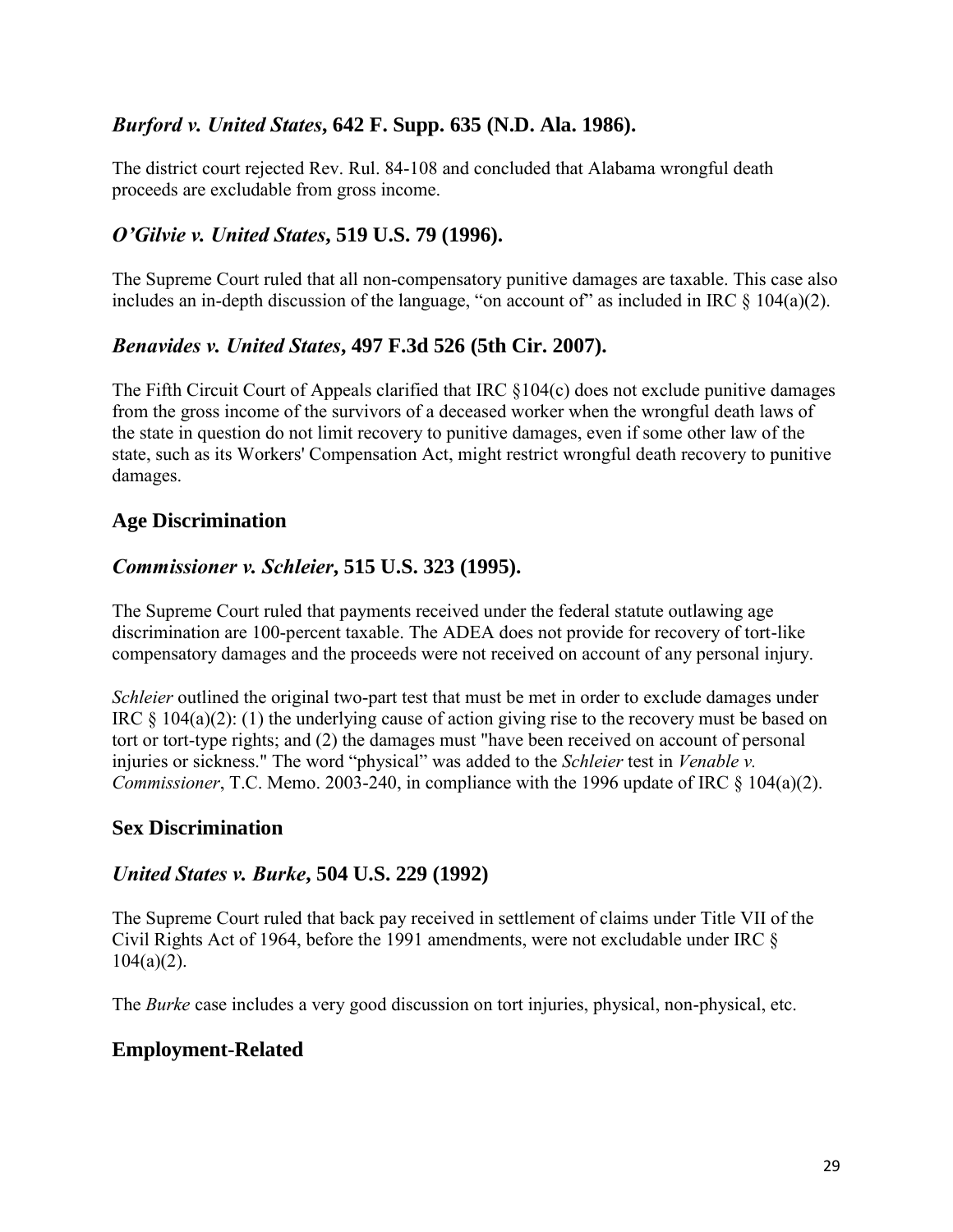The following cases are Employment related and most deal with allocation issues and questions of taxable versus excludable. Almost all are pre-1996 Amendment cases.

## *Lindsey v. Commissioner***, T.C. Memo. 2004-113,** *aff'd***, 422 F.3d 684 (8th Cir. 2005).**

This case involved an employment termination agreement in which the settlement occurred shortly after the 1996 Amendment. It reflects how the courts look at the underlying action generating the claim to determine the exemption of any physical injury compensation from taxation, which in this case involved emotional distress resulting from the termination agreement dispute.

## *Bagley v. Commissioner***, 105 T.C. 396 (1995),** *aff'd***, 121 F.3d 393 (8th Cir. 1997).**

This case involved claims for tortious interference with current and future employment, libel, and invasion of privacy. The trial resulted in a jury verdict that was appealed. A settlement agreement was reached prior to the new trial. This settlement agreement allocated the entire award to compensatory. The Tax Court looked to the facts of the case, including the trial determinations and the negotiations for settlement. The Tax Court determined that a portion should be allocated to punitive, even though the payor stated in negotiations that they would not agree to pay punitive damages. The Tax Court determined that both parties considered the clear possibility of punitive damages being recovered. The Tax Court pointed out that the taxpayer"s attorney became aware of the potential taxability of punitive damages during the negotiations.

## *Glatthorn v. United States***, 818 F. Supp.1548 (S.D. Fla. 1993).**

This case involved a breach of contract claim. The plaintiff received an out-of-court settlement with no settlement document. The court allocated 50 percent of the proceeds to the breach of contract issue and 50 percent as compensatory. When making this decision, the district court relied heavily upon the following:

The taxpayer offered to settle for \$45,000. The defendants did not accept his offer until after the court had refused to dismiss the tort claims. Shortly after that time, the defendants accepted the settlement. The district court said that the defendants (attorneys, themselves) would not have settled a \$47,000 breach of contract case for \$45,000 in the early stages of the lawsuit so the settlement had to also relate to the tort claims. The taxpayer argued that at least 9/11 of the settlement is non-taxable, as 9 of the 11 counts sounded in tort. The district court refused to apply this mathematical formula, particularly since many of the tort counts stated the same cause against different defendants.

## *Miller v. Commissioner***, T.C. Memo. 1993-49.**

This was a defamation case against a former employer. There were two separate lawsuits. One involved a jury verdict and the other suit was not tried. A settlement was reached which covered both lawsuits. The settlement agreement did not allocate the proceeds between compensatory and punitive damages.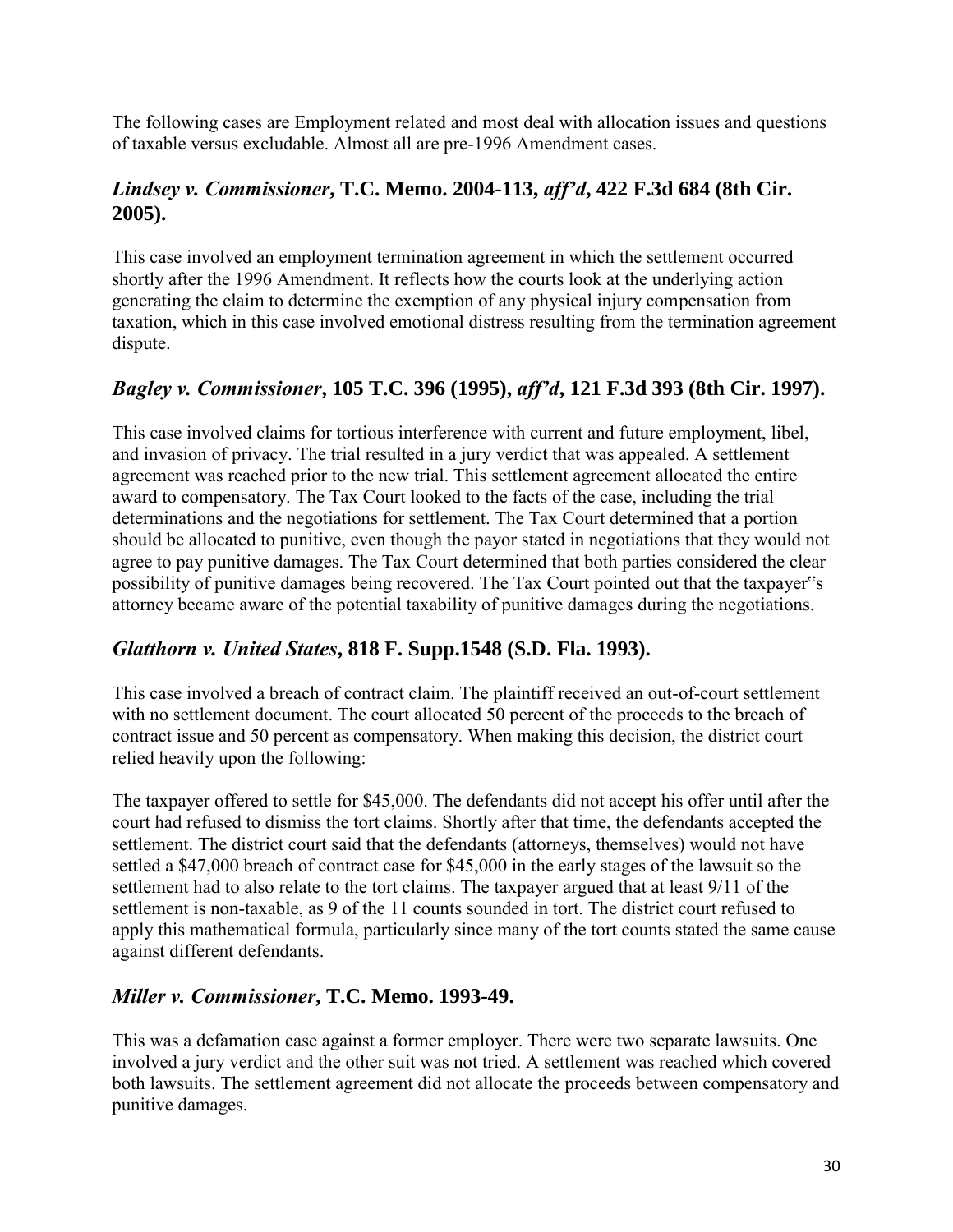The question presented to the Tax Court was one of allocation between compensatory and punitive. The Tax Court ruled that the verdict by the jury was the best indicator of the payor"s intent and the best measure of how the settlement should be allocated.

*Miller* includes good analyses and case cites pertaining to settlement allocations. It also includes comments concerning the importance of the nature of the claim versus the validity of the claim in determining the allocation.

## *Mitchell v. Commissioner,* **T.C. Memo. 1990-617.**

The taxpayer had prepared a settlement document stating that most of the damages were for libel and slander. The Tax Court determined that all damages related to the employment contract. The taxpayer"s employer viewed the libel/slander suit as a "nuisance" suit and gave it no weight in determining the settlement payments.

## *McKim v. Commissioner,* **T.C. Memo. 1980-93.**

The taxpayer sued his former employer after being terminated. His first claim was for unpaid sales commissions and other unpaid job related amounts, such as fringe benefits and unreimbursed expenses. He also brought a claim for suffering, emotional distress, and for punitive damages. The court allocated the whole settlement to taxable wages. The court looked to testimony from the taxpayer"s employer to determine which claim it had intended to settle. The employer stated it did not believe it had any exposure to liability for any claims for personal injury damages and that these claims did not figure into the settlement amount.

In conclusion, the Tax Court stated that even if it found that the employer had intended to pay some on each of the taxpayer"s claims, the allocation to personal injury would have been minimal. The Tax Court totaled up all the amounts requested in each count (taxpayer had assigned monetary amount to each claim) and determined that the percentage of the personal injury amount requested would only be 15 percent.

## *Seay v. Commissioner,* **58 T.C. 32 (1972).**

This case involved a breach of contract claim. The taxpayer was allowed to exclude a portion of the payment under IRC  $\S$  104(a)(2) for personal injuries. The taxpayer had suffered personal embarrassment, mental and physical strain, and injury to health and personal reputation.

The government argued that the taxpayer had not proven that his claim for personal injuries was valid or that he had actually incurred such injuries. The court gives an in-depth explanation concerning the fact that the taxpayer does not have to prove the validity of the claim. The taxpayer only has to prove that there was a personal injury claim and that the claim was included in the settlement payment. In this case, the taxpayer was able to show that the personal injury claim had been a part of the negotiations for settlement and that the payor intended to make payment in settlement of that claim. Note that this case was determined prior to the 1996 amendments to IRC  $\S$  104(a)(2).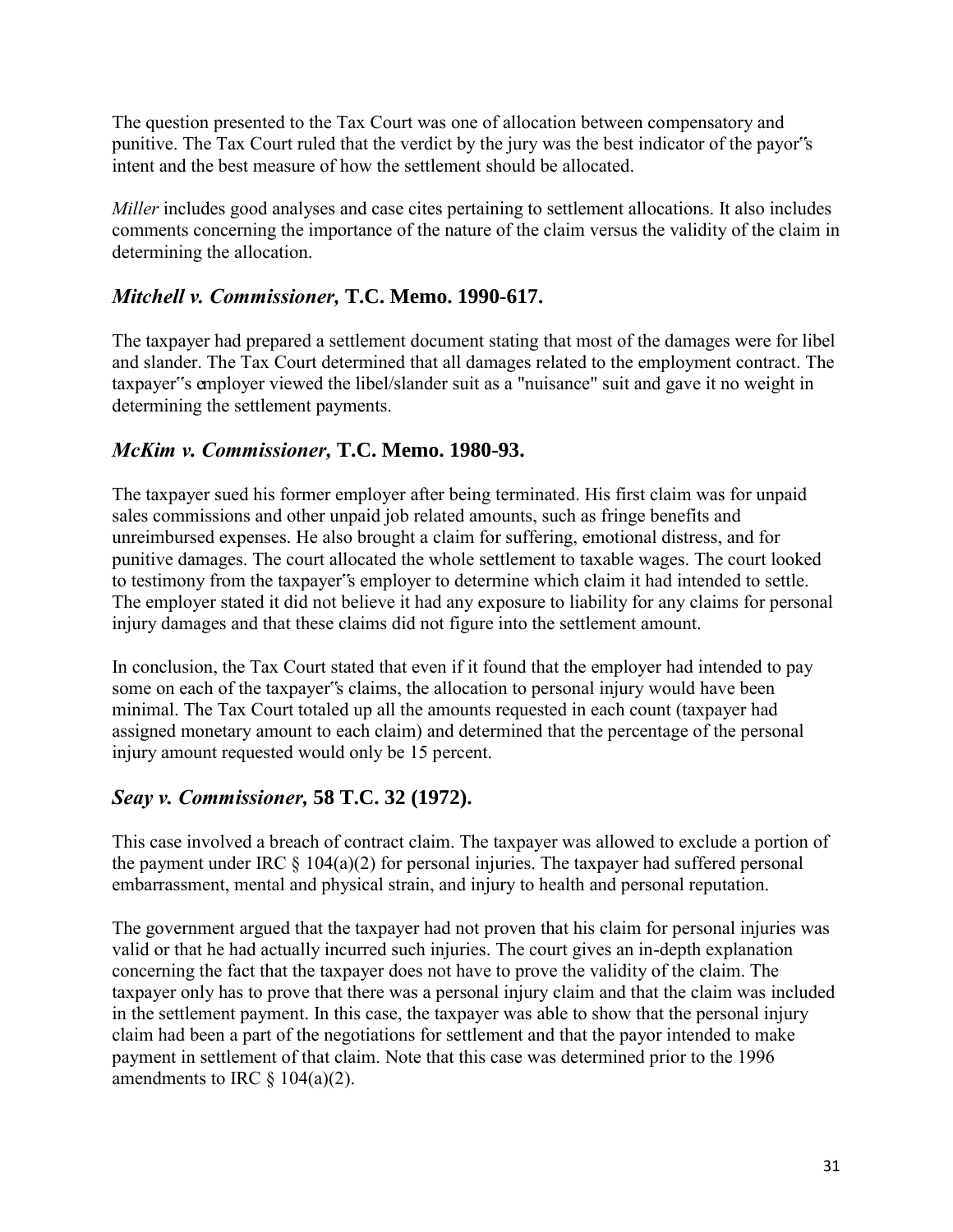## *Knuckles v. Commissioner,* **349 F.2d 610 (10th Cir. 1965)**

In *Knuckles*, the Tenth Circuit affirmed the Tax Court. The taxpayer was fired from his executive position based on allegations that he mismanaged the company's affairs. The taxpayer originally sued for breach of contract with no mention of personal injuries. During settlement negotiations the taxpayer's attorney suggested the payment be allocated to personal injuries in order to minimize the tax effect. The taxpayer's employer refused to allocate any damages to personal injury and admit to any liability for personal injury. The taxpayer filed a subsequent personal injury suit 9 months later. Both suits were dismissed with the out-of-court settlement. The Service allocated all to breach of contract (taxable). Taxpayer had allocated all to personal injury (non-taxable). The Tax Court upheld the Service"s determination and the Appeals Court affirmed. The Appellate Court stated that the most important fact is "intent of payor."

## *Abrahamsen v. United States***, 44 Fed. Cl. 260 (1999),** *aff'd***, 228 F. 3d 1369 (2000).**

In this consolidated case, approximately 2,600 former employees of IBM sought refunds of income and FICA taxes on the basis that payments received under certain resource reduction programs were excludable from gross income as personal injury damages and consequently were not wages. Noting that none of the plaintiffs instituted a claim against IBM before executing releases and receiving the payments, the court doubted that they satisfied the first test for exclusion. Even if they did satisfy that test, the court concluded, the plaintiffs failed to satisfy the second test that the payments were received "on account of personal injuries."

On the FICA issue, the court reasoned that because the payments were linked to salary and length of tenure, the payments were consistent with the notion of wages.

## *Sanford v. Commissioner***, T.C. Memo. 2008-158.**

The plaintiff experienced emotional distress due to sexual harassment which she suffered through her employment. The emotional distress manifested itself in physical symptoms. However, because these physical symptoms were not the basis of the award that the taxpayer received, the award was not excludible from the plaintiff's income.

## **Legal Fees**

### *Commissioner v. Banks***, 543 U.S. 426 (2005).**

In this consolidated case, the Supreme Court ruled that payments made to litigants" attorneys on a contingency basis are fully taxable to the litigant, thus settling this often debated issue.

## *Church v. Commissioner,* **80 T.C. 1104 (1983).**

Case includes formula for allocating legal fees between taxable and non-taxable portions of awards and settlement proceeds for purposes of IRC sections 212 and 265.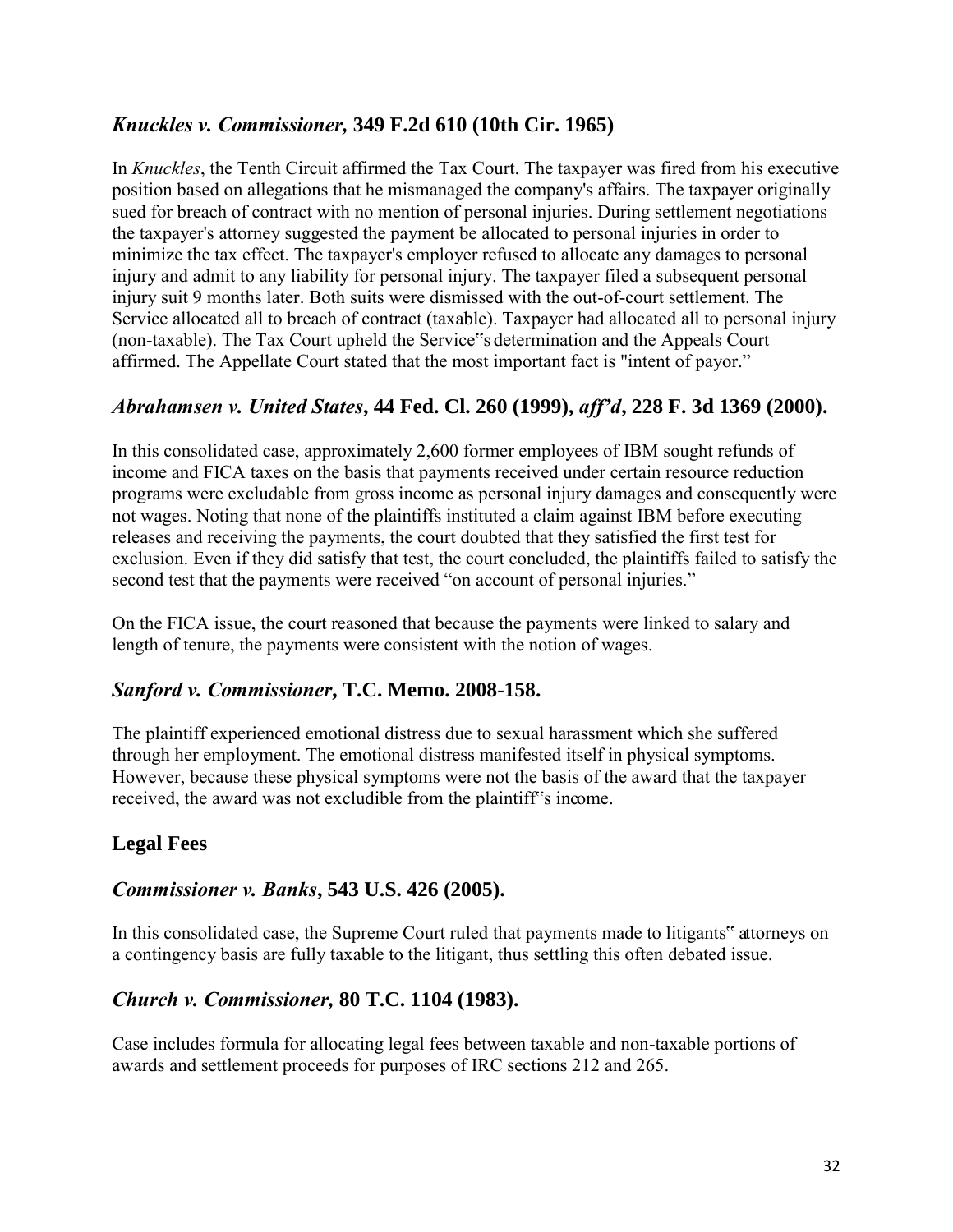### *Alexander v. Internal Revenue Service***, 72 F.3d 938; (1st Cir. 1995).**

Great case on legal fees issue. Gross versus net, itemized deductions, and AMT comments included. *See also Bagley,* 121 F.3d 393 (8th Cir. 1997); *Baylin,* 43 F.3d 1451 (Fed. Cir. 1995); Coady*,* T.C. Memo. 1998-291, *aff'd*, 213 F.3d 1187 (9th Cir. 2000); *Sinyard,* T.C. Memo. 1998- 364, *aff'd*, 268 F.3d 756 (9th Cir. 2001); and *Benci-Woodward,* T.C. Memo. 1998-395, *aff'd*, 219 F.3d 941 (9th Cir. 2000).

## **Insurance Company Cases**

### *Lane v. United States,* **902 F. Supp. 1439 (W.D. Okl. 1995).**

This case involves a claim on an auto insurance policy for uninsured motorists. Basically this is a punitive damage issue case. Note, however, that under Oklahoma law, compensatory damages awarded for insurance bad faith do not compensate for any personal injury. Rather, they constitute in large part compensation for the loss of the use of the contract damages, and in lesser part, additional attorney's fees incurred as a result of the insurer"s failure to pay the claim in a timely fashion. Thus, under *Schleier*, they are not excludable from gross income. However, there are some good points in general concerning suits against insurance companies.

## *Est. of Wesson v. United States,* **48 F.3d 894 (5th Cir. 1995).**

Punitive damage issue that involved a bad faith claim against a life insurance company is addressed in this case.

### *Hawkins v. United States,* **30 F.3d 1077 (9th Cir. 1994).**

Punitive damage issue that involved breach of good faith and fair dealing claims against Allstate Insurance Company is addressed in this case. Contains a good explanation of the rationale behind excluding punitive damages in pre-1996 amendment cases.

### **Miscellaneous**

## *Brabson v. United States,* **73 F.3d 1040 (10th Cir. 1996),** *rev'g* **859 F. Supp. 1360 (D. Colo. 1994).**

This case involves a personal injury claim. The family was injured by a gas leak in their home. The only issue was the question of whether the pre-judgment interest is excludable under IRC  $\S$ 104. The district court ruled that the interest was not taxable but the Tenth Circuit reversed.

## *Robinson v. Commissioner,* **102 T.C. 116 (1994),** *aff'd in part, rev'd in part by Robinson v. Commissioner***., 70 F.3d 34 (5th Cir. 1995).**

The taxpayer"s out of court settlement allocation was set aside for tax purposes because the settlement did not represent a bona fide allocation based on an arms length negotiation.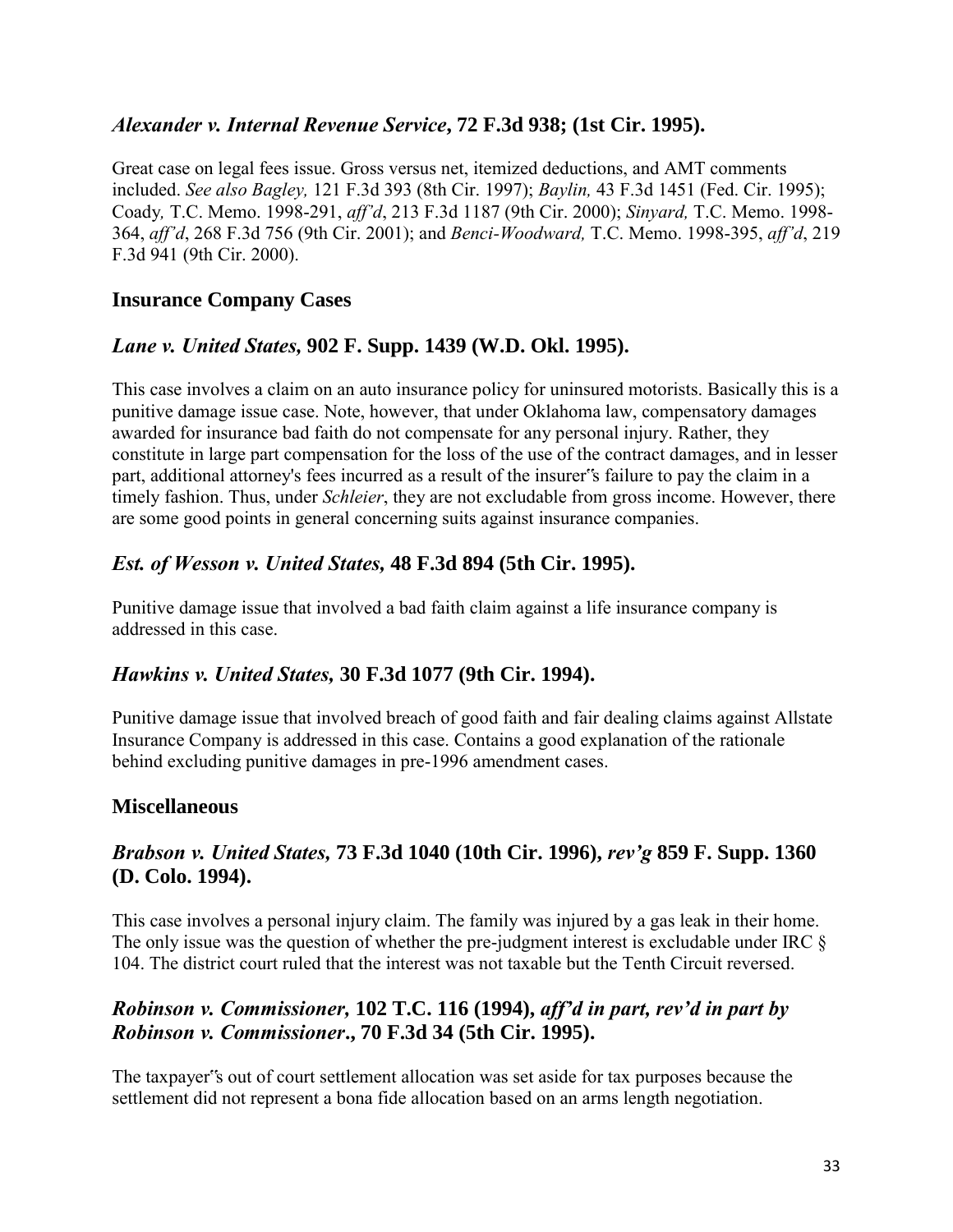## *Eisler v. Commissioner,* **59 T.C. 634 (1973).**

*Eisler* is often quoted in litigation cases. This case involved a business deduction issue. The issue was whether taxpayer could deduct the settlement payment and legal fees under IRC § 162 as a business expense or whether they were to be capitalized.

The court looked to the strength of the parties" various claims as perceived by their counsel in order to allocate a portion to ordinary and capital.

The case includes comments on doing the best you can with the information you have.

### *LeFleur v. Commissioner***, T.C. Memo. 1997-312.**

*LeFleur* is an employment related case, but its particular importance lies in the area of reallocation issues. In this case the IRS successfully reallocated \$800,000 from nontaxable emotional distress claims to taxable contract/punitive damage claims. (See Chapter 2 for additional information.)

## *Kightlinger v. Commissioner***, T.C. Memo. 1998-357.**

The court applied the two prong test of *Schleier* to a pre-1996 settlement and held that amounts received due to the loss of a job do not constitute a personal injury. Also, the court concluded, the economic factors were not a measure of personal injury; rather, they were the injury itself that the taxpayer sustained. Further, the Tax Court, in view of all the contrary evidence in the record, rejected the district court"s holding that the suit was for personal injuries suffered by the class members.

### *Gregg v. Commissione***r, T.C. Memo. 2001-245**

In *Gregg*, the court rejected the taxpayers" argument that compensatory damages received for common law fraud and tortious interference with business relationship were excludable from gross income.

## *Hemelt v. United States***, 122 F.3d 204 (4th Cir. 1997);** *Mayberry v. United States***, 151 F.3d 855 (8th Cir. 1998);** *Dotson v. United States***, 87 F.3d 682 (5th Cir. 1996); and** *Gerbec v. United States***, 164 F.3d 1015 (6th Cir. 1999).**

A conflict among the circuits exist on whether payments received in settlement of claims arising under ERISA qualify for exclusion under IRC  $\S$  104(a)(2). The Government"s position is that notwithstanding the subjective belief of the parties that the statute provided for tort relief, the subsequent determination of the Supreme Court that ERISA does not provide tort remedies is controlling for tax purposes. Two circuits (and two dissenters in the other circuits) agreed that taxpayers failed to meet the first requirement set forth in *Schleier* for exclusion. Notwithstanding the intercircuit conflict, the Solicitor General disagreed with Service"s recommendation that Supreme Court review is warranted. This disagreement is founded on the fact that Congress, in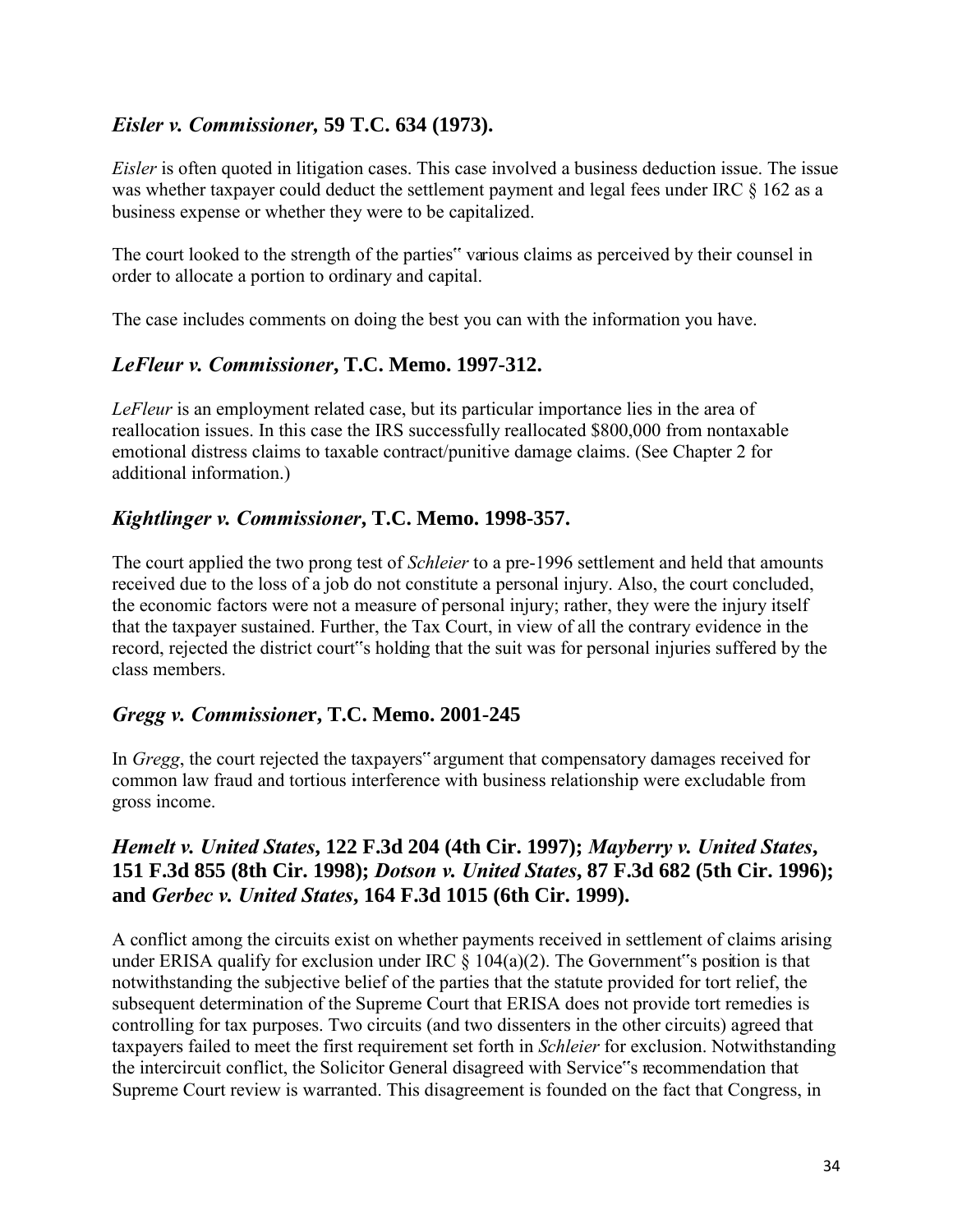1996, amended IRC  $\S$  104(a)(2) to provide that the exclusion applies to damages received for personal *physical* injuries only. Because ERISA does not authorize the recovery of such damages, the administrative importance of the income tax issue has diminished.

## *Venable v. Commissioner,* **T.C. Memo 2003-240.**

The *Venable* decision states that emotional distress is not a physical injury or physical sickness, except for an exclusion for damages up to the amount paid for medical care necessitated by emotional distress. Because taxpayer was unable to substantiate the amount spent to obtain medical care, she was not permitted to take advantage of the exclusion.

The *Venable* case also updated the *Schleier* test by inserting the word "physical" into the second prong of the test.

## **Appendix A Excerpts from Legislative History of 1996 Amendment**

5. Modify exclusion of damages received on account of personal injury or sickness (sec. 1605 of the bill and sec.  $104(a)(2)$  of the Code)

## *Present Law*

Under present law, gross income does not include any damages received (whether by suit or agreement and whether as lump sums or as periodic payments) on account of personal injury or sickness (sec.  $104(a)(2)$ ).

<span id="page-35-0"></span>The exclusion from gross income of damages received on account of personal injury or sickness specifically does not apply to punitive damages received in connection with a case not involving physical injury or sickness. Courts presently differ as to whether the exclusion applies to punitive damages received in connection with a case involving a physical injury or physical sickness.<sup>[22](#page-36-0)</sup> Certain States provide that, in the case of claims under a wrongful death statue, only punitive damages may be awarded.

Courts have interpreted the exclusion from gross income of damages received on account of personal injury or sickness broadly in some cases to cover awards for personal injury that do not relate to a physical injury or sickness. For example, some courts have held that the exclusion applies to damages in cases involving certain forms of employment discrimination and injury to reputation where there in no physical injury or sickness. The damages received in these cases generally consists of back pay and other awards intended to compensate the claimant for lost wages or lost profits. The Supreme Court recently held that damages received could not be excluded from income. $\frac{23}{2}$  $\frac{23}{2}$  $\frac{23}{2}$  In light of the Supreme Court decision, the Internal Revenue Service has suspended existing guidance on the tax treatment of damages received on account of other forms of employment discrimination.

### <span id="page-35-1"></span>*Reasons for Change*